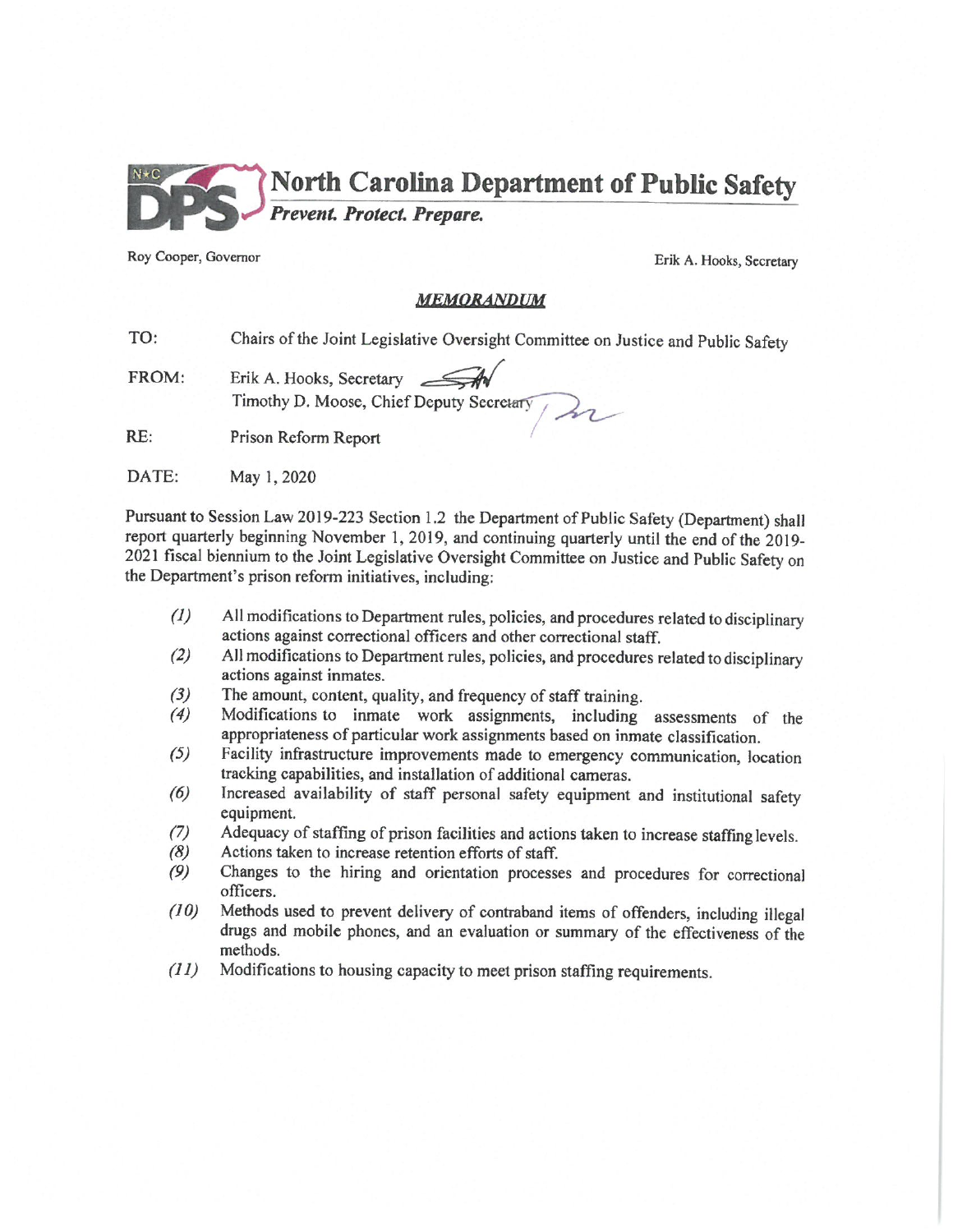## **OVERVIEW**

The Department of Public Safety (DPS) continues its efforts to improve prison security and safety, which benefits agency employees, offenders, and the public. Corrections is a dynamic discipline and constant attention is required to stay abreast of best practices related to security enhancements, and effective offender programming.

Since being named to their respective positions Commissioner of Prisons Todd Ishee and Assistant Commissioner Brandeshawn Harris have been improving Prisons operations and organizational structure to help Prisons operate more efficiently and effectively.

Chief Deputy Secretary Moose, Commissioner Ishee, and Assistant Commissioner Harris continue to meet frequently with legislators and other stakeholders regarding Prison Reform efforts.

DPS leadership welcomes the opportunity to share its progress regarding prison reform from January 1, 2020 to March 31, 2020 in this report, and future quarterly reports. In response to the specific requirements outlined in S.L. 2019-223 Section 1.2 of the report, DPS provides the following:

#### **(1) All modifications to Department rules, policies, and procedures related to disciplinary actions against correctional officers and other correctional staff.**

Prisons continues to use the Employee Relations System (ERS), an automated centralized disciplinary/investigation system developed to track staff job performance and personal conduct issues in the workplace.

DPS continues to follow the Office of State Human Resources (OSHR) Disciplinary Action Policy, most recently revised effective Oct. 1, 2017.

### **(2) All modifications to Department rules, policies, and procedures related to disciplinary actions against inmates.**

The Department previously reported on policy changes related to disciplinary actions against offenders who violate prison rules. As reported previously, offenders found guilty of an assault on staff resulting in serious injury will have visitation suspended for a minimum of  $12 - 24$  months. A review will be conducted after the initial 12 months to determine if restoration of the visitation privilege is warranted, based on the offender's behavior. Once visitation privileges are restored, only non-contact visits will be allowed for the remainder of the offender's period of incarceration. Offenders will also be placed in a Rehabilitative Diversion Unit (RDU) after serving a minimum of 12 months in restrictive housing for control purposes. Additionally, offenders will be considered for out-of-state housing, and will forfeit current and future good, earned, and merit time. As of March 31, 2020, heightened sanctions have been applied to five (5) offenders with two (2) of those offenders being transferred out of state to neighboring state's correctional agencies for long term restrictive housing.

The Department continues to review existing policies to determine if additional modifications may enhance the safety and security of facilities. Seventy-seven (77) policies have been reviewed, modified and re-issued since January 2018. This includes policy changes to the Prisons Policy and Procedure Manual, Security Manual and Health Services Manual. Policies are currently being reviewed for possible updates in preparation for American Correctional Association (ACA) accreditation.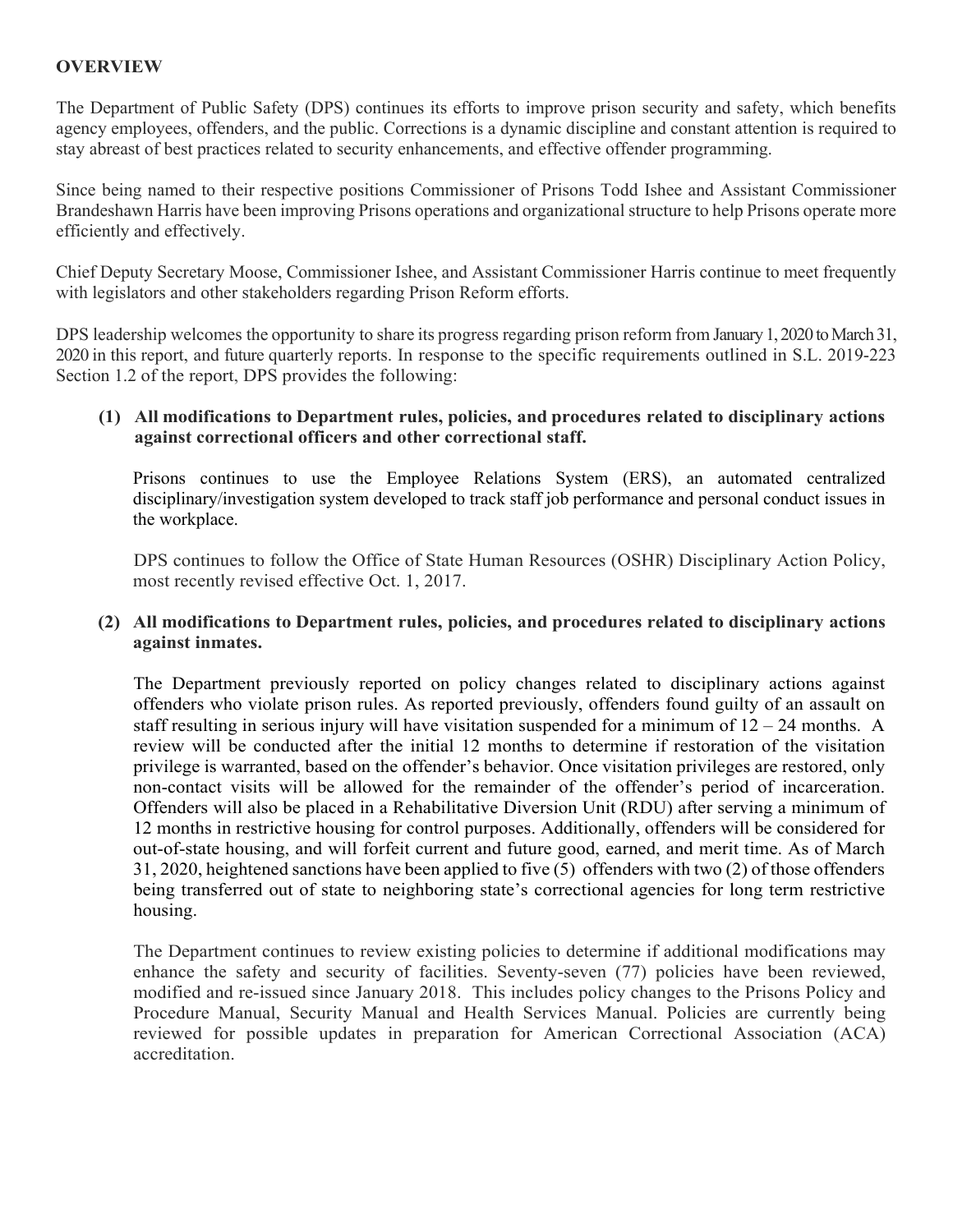### **(3) The amount, content, quality, and frequency of staff training.**

Prison employees receive training on various topics throughout the year, beginning with New Employee Orientation during their first week of employment. All new correctional officers and case managers are required to attend a six-week, 220-hour Correctional Officer Basic Training (COBT) program, which is taught by Office of Staff Development and Training (OSDT) certified instructors. The COBT program was modified in 2018 and, after receiving provisional approval from the N.C. Criminal Justice Education and Training Standards Commission (CJETS) in November 2018, OSDT began teaching the new six-week curriculum in January 2019.

In November 2019, Prisons started a revised hiring and expanded training program for newly hired certified staff. All certified staff are now required to attend and successfully complete a three-day, structured Pre-Basic Training curriculum in advance of attending COBT. During this time, these staff are engaged in various training activities that should improve their knowledge and better prepare them for their career with Prisons. Under the new program, new-hire certified staff attend COBT after completing the traditional New Employee Orientation (NEO) and the new mandatory Structured Pre-Basic Training.

For calendar year 2019, OSDT conducted 79 COBT classes with a capacity to train 2,038 new Correctional Officers. For classes scheduled to conclude December 31, 2019, 1,732 students attended COBT with 1,432 successfully completing the course.

From January 1, 2020 to March 30, 2020, OSDT began 12 classes with a capacity to train 614 students. During those three months, 28 classes graduated with a total of 477 students successfully completing basic training. In the first nine months of 2019, 973 students graduated basic training.

OSDT is preparing to deliver 40 hours of basic training to noncertified staff who have offender contact, to include medical, maintenance, and Correction Enterprises employees. The training will include topics such as situational awareness, control restraints and defensive techniques, gangs, and communication skills. This course was developed through the work of staff from across Adult Correction and is designed to increase staff safety and awareness when dealing with offenders in a correctional environment. As a consequence of the COVID-19 pandemic, implementation of this training has been delayed due to dedication of all available resources to COBT and Pre-Basic Training.

OSDT is currently partnering with five community colleges located near prison facilities with high vacancy rates. The goal of this partnership is to provide additional training slots for new correctional officers whose employment may otherwise be delayed pending enrollment into training in other OSDT classes. DPS Human Resources is targeting recruitment efforts near and around these facilities to help ensure enough new recruits are available to fill the newly added training slots. On an annual basis, both certified and non-certified employees complete 40 hours of in-service training on various topics such as firearms recertification, control restraints and defensive techniques, bloodborne pathogens, fire safety, and maintaining professional boundaries. In-service training for certified Prisons staff is provided by instructors at community colleges in geographic proximity to prison facilities through formal cooperative agreements. Due to the COVID-19 pandemic, in-service training was suspended as of March 16, 2020.

Supervisory training for front-line supervisors, mid-level managers, and prospective agency leaders is conducted by OSDT. First Steps for first-line supervisors and Peak Performance for mid-level managers are week-long courses. The Correctional Leadership Development Program (CLDP) is a year-long class designed to prepare staff for executive-level leadership in the agency, which culminates with a capstone group project. A new CLDP class began on Sept. 26, 2019 with 24 participants.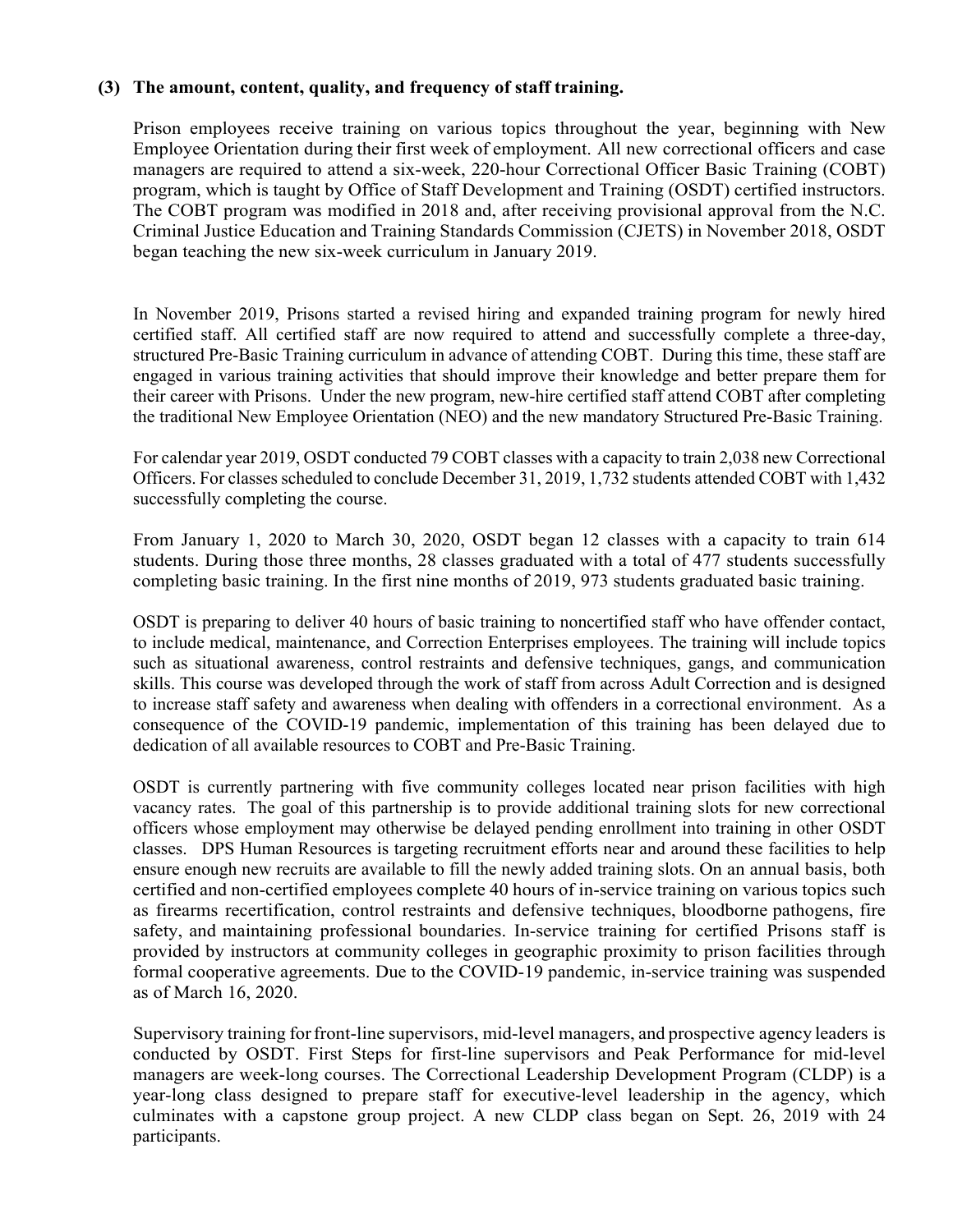Expanding supervisory training continues to be a priority, with additional front-line supervisor and mid-level manager classes scheduled by OSDT. Seventeen (17) employees completed the pilot offering of Credible Leadership, a new online program developed in partnership with Wake Technical Community College and the International Academy of Public Safety. The course, hosted by Wake Tech, is offered at no cost for certified staff and is designed to be delivered in three phases. Ultimately, the course will help to reinforce and enhance the leadership lessons learned in traditional classroom environments. Nineteen (19) employees are enrolled in the current offering of the course.

Prisons developed and implemented a training titled "Prisons - New Managers Orientation." This training is designed to connect new facility heads with support section contacts such as administrative services, offender classification and population management, human resources and the general counsel's office. It is a 30-hour training conducted over four days. Since implementation in March of 2019, 18 newly promoted wardens have completed the orientation.

In addition to OSDT and Prisons management, DPS Human Resources conducts training on various topics including interviewing, mediation, and diversity. Appendix A provides a summary of training classes, hours, and number of students from January 1, 2020 to March 31, 2020.

### **(4) Modifications to inmate work assignments, including assessments of the appropriateness of particular work assignments based on inmate classification.**

As noted in previous reports, a new policy regarding offender job assignment was approved in October 2018. The policy formalizes actions taken by the Secretary immediately following the tragedy at Pasquotank Correctional Institution, regarding assignment of offenders to Correction Enterprises and incorporates other changes.

Offenders who are qualified to fulfill the essential functions of a job and who are assigned a job may not refuse the assignment. An offender's refusal may result in disciplinary action. The institution head may refuse an assignment to any offender based on Security Precaution Factors (SPF) or who, in the judgment of the institution head, constitutes a serious threat to the safe, secure and orderly operation of the facility.

Revisions to the Offender Assignment Manual are approved and made available to facility staff. The manual and associated forms were posted in the fall/winter of 2019. The training was scheduled for the first quarter of 2020, but has been delayed due to COVID-19. In addition, the offender custody classification instrument is being revalidated with training. Programming changes to the offender computer system are underway and an internal workgroup is developing training for staff. The training for new classification updates were planned for April 2020, but has now been delayed due COVID-19. The National Institute of Corrections provided technical assistance for the revalidation process.

### **(5) Facility infrastructure improvements made to emergency communication, location tracking capabilities, and installation of additional cameras.**

The Department is working to upgrade its security infrastructure and technology on several fronts:

### **Man-Down Technology**

DPS continues to work toward deployment of personal alarm "man-down" technology through Prisons' existing radio network. The DPS Radio Communication team is upgrading Prisons' radios to new Next Generation Digital Narrowband (NXDN) radios for a statewide trunking system to provide more secure and comprehensive coverage than the current system. A trunking radio system is a computer-controlled network that connects users to available channels.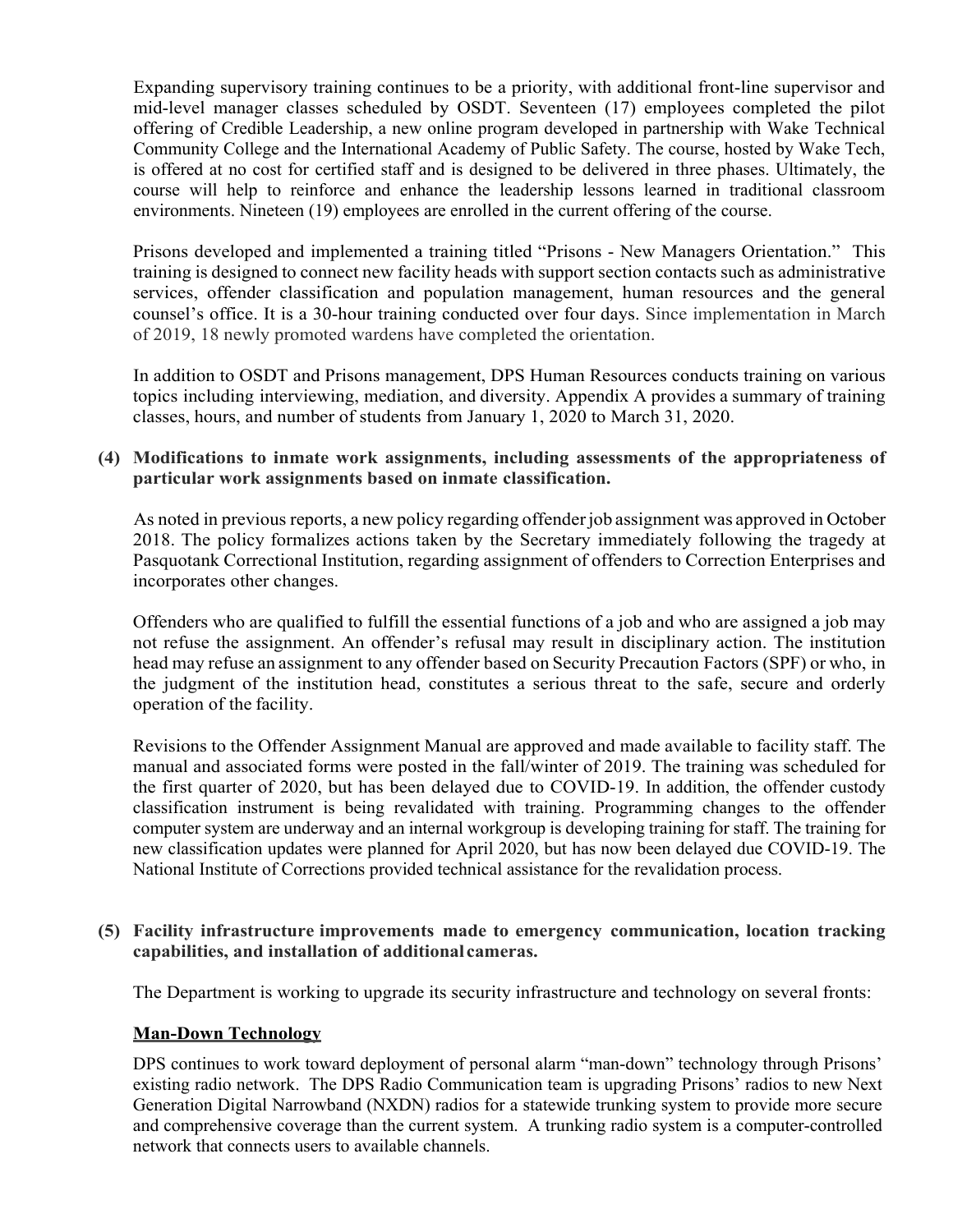DPS initially identified three facilities to pilot the personal alarm pinpoint "man-down" technology, and now has demonstration capability at one of those locations. Acknowledging ongoing challenges with prisons infrastructure at various facilities and the need to coordinate this effort with ongoing IT projects, the agency is shifting its focus to deployment of an emergency radio frequency communication feature by adding additional functionality to the existing radio network. There is currently physical infrastructure to support this functionality at 20 facilities.

When activated, this system will enable any radio user in a facility to trigger an emergency alarm that opens a communications channel to every other radio in the facility. As programmed, the alarm will also notify the central monitor in the Control Room of the name of the user initiating the alarm. This implementation stage does not include pinpoint location, or Asset Tracking, because that application requires Bluetooth or Wi-Fi infrastructure that is not currently available in the prison facilities. The system was slated to be operational on May 1, 2020. However, implementation has been delayed due to COVID-19.

The agency is currently testing a second model of location-based services through the use of Wi-Fi technology at one prison. Once a Wi-Fi solution is installed and demonstrated, Prison leadership will make a final determination regarding which technology and associated infrastructure best support a man-down system statewide.

## **Cameras**

DPS Central Engineering and Prisons Facility Maintenance staff are coordinating efforts to design, purchase, and install additional high definition cameras to enhance camera surveillance within prisons. Since April 2017, nearly 2,400 cameras have been installed, including 375 between January 1, 2020 and March 31, 2020. DPS secured funding through a special \$1.5 million reallocation from the Office of State Budget and Management in January 2018, and over \$5 million in funds from the General Assembly to install more than 3,000 additional cameras. To date, approximately \$1,372,000 of the \$1.5 million allocation and \$2,980,000 of the \$5 million allocation has been spent on camera projects.

Construction began on camera projects at three sites in the first quarter of 2020. Once completed, these three sites will result in the addition of 573 cameras at a cost of \$880,000.00. An additional three projects are scheduled to begin in the second quarter of 2020 provided normal work operations resume in May 2020. These four three projects will result in the installation of 530 cameras at a cost of \$610,000.00. As reported previously, DPS is actively working on multiple strategies to install the funded cameras. DPS' installation strategy includes hiring temporary staff to work alongside maintenance staff as a force multiplier for the project. However, the state salary scale, and the demand for tradespeople in the community due to past economic growth and hurricane recovery have hampered DPS' ability to hire the needed workers.

### **(6) Increased availability of staff personal safety equipment and institutional safety equipment.**

The agency continues to review and consider what personal and institutional safety equipment provides the greatest enhanced security to its staff.

#### **Safety Package**

Safety Package: Prisons instituted and distributed a consistent safety package including - batons, radios, and increased concentration OC pepper spray - for certified staff across all facility security levels. This includes custody staff and programs staff. Final distribution of items was completed in February 2019. Since Dec. 1, 2017, DPS have purchased more than 9,500 radios to replace old radios still in service and has ordered and additional 10,000 radios to distribute to staff. Non-certified staff such as maintenance, medical, and Correction Enterprises, was approved to carry OC pepper spray upon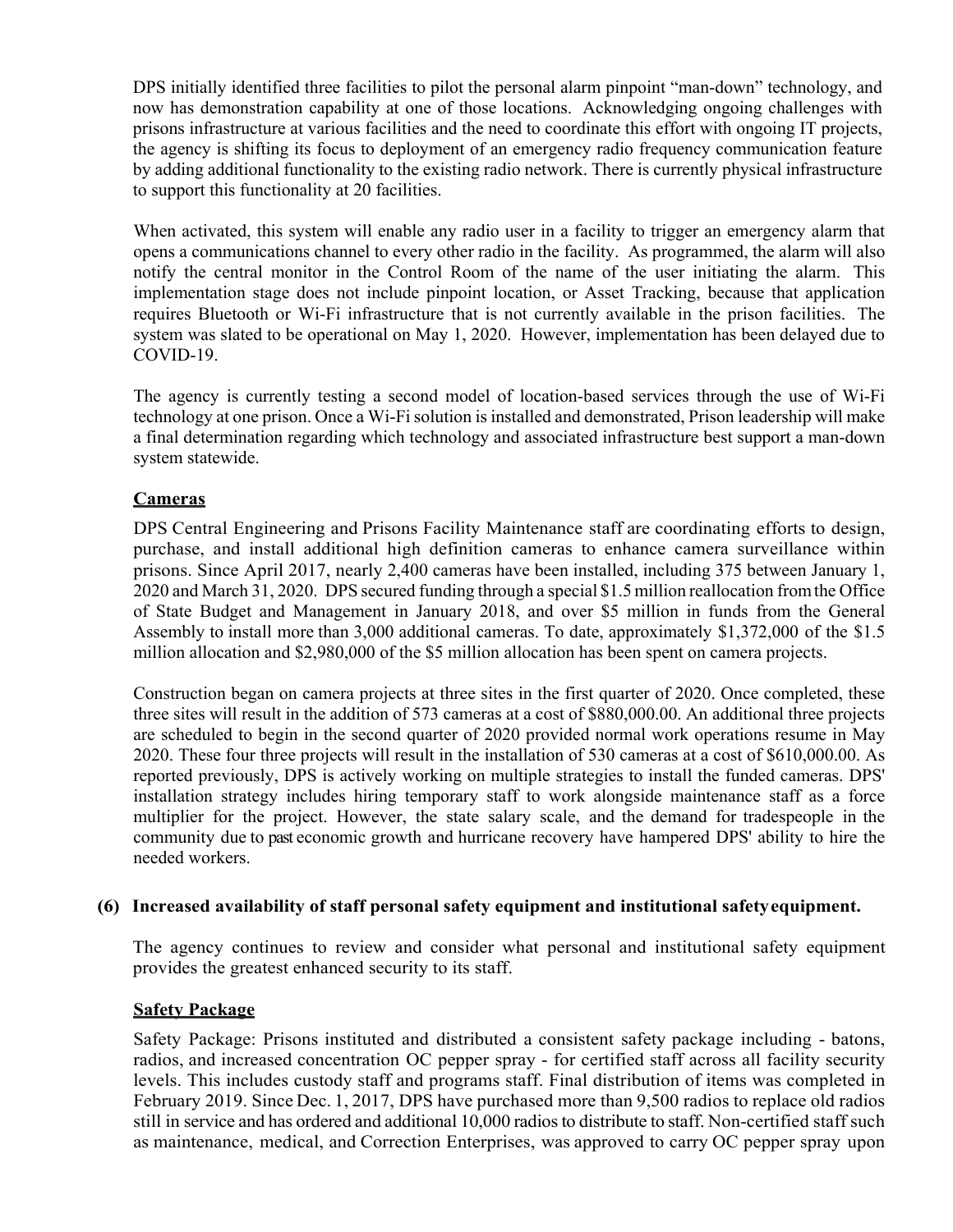completion of training. More than 4,000 non-certified staff were issued safety whistles as a method to alert other staff for assistance when no other means of communication, such as radio or telephone, is available.

## **Stab-resistant Vests**

Prisons have provided stab resistant vests for its employees. Procurement of vests is underway and we have selected a new vest with sizing and ordering underway for replacement vests. Prisons have also provided polo style uniform shirts to custody staff at facilities that are 68% or more non-air conditioned. Staff has responded favorably to the polo style shirts which improve comfort when paired with the vest.

## **Tasers**

A program is underway for the use of Tasers, when warranted, by custody supervisors at four close custody facilities - Maury, Scotland, Marion, and Pasquotank. Policy regarding appropriate use of Tasers is in place, and staff approved and trained to carry Tasers is equipped with this additional security tool at all four pilot locations. Prisons management has purchased and deployed 268 additional Tasers at Bertie CI, Alexander CI and Tabor CI. Tasers have been received for Southern CI, Eastern CI, Central Prison, Foothills CI, and Polk CI. Training has delayed issuance, due to COVID-19 safety precautions.

## **Institutional Safety Equipment**

Portable towers that span 14 feet were ordered for nine (9) close and medium security facilities. The towers will improve safety and security on facility offender recreation yards and other areas as needed through an elevated, unobstructed aerial view of the area. Towers have been delivered and training is complete. The DPS Safety Office has issued safety protocols for the towers' use. Appropriate polices and trainings are under development to address the safety requirements. In May 2019, Prisons provided Naloxone (Narcan) to all 55 facilities for use by custody staff. A corresponding policy and training module were implemented to provide procedural guidelines and training related to the proper use of the medication during emergent overdose, or exposure events.

*See section 5 for discussion on installation of man-down technology and additional cameras.*

### **(7) Adequacy of staffing of prison facilities and actions taken to increase staffing.**

Recruiting and retaining staff across multiple disciplines continues to present challenges for Prisons, as well as other sections within DPS and state government. The statewide vacancy rate for correctional officers was 16.0% at the end of March 2020 which is a 0.6% decrease when compared to the last quarter (October – December -16.6%) and a 3.5% decrease from the previous quarter (July – September – 19.5%). A total of 3332 Correctional Officer applications have been received during this reporting period as compared to 2995 for the same reporting period in 2019. This represents an 11% increase, despite a slight drop in the anticipated number of applications expected in March due to the Pandemic.

As explained in previous reports, employees at 13 facilities (now 12 since Tyrrell has been temporarily closed) identified as high-need facilities based on criteria set by the General Assembly, began receiving monthly salary supplements of \$208, \$416 or \$625 a month. Recruitment activities have also been increased for these facilities including a hiring event held at Polk in November. Since the start of this increased focus, the overall average vacancy rate has dropped from 30.7% in July, 2019 to 17.9% as of March 31, 2020 – a decrease of 12.8%. The most significant vacancy rate decreases have been seen at Franklin (24.1%), Polk (21.7%) and Swannanoa (19.4%).

One of the most important ways the agency tries to ensure adequate levels of staff in prisons is the daily review of offender population in relation to the number of staff at each facility. Dynamic population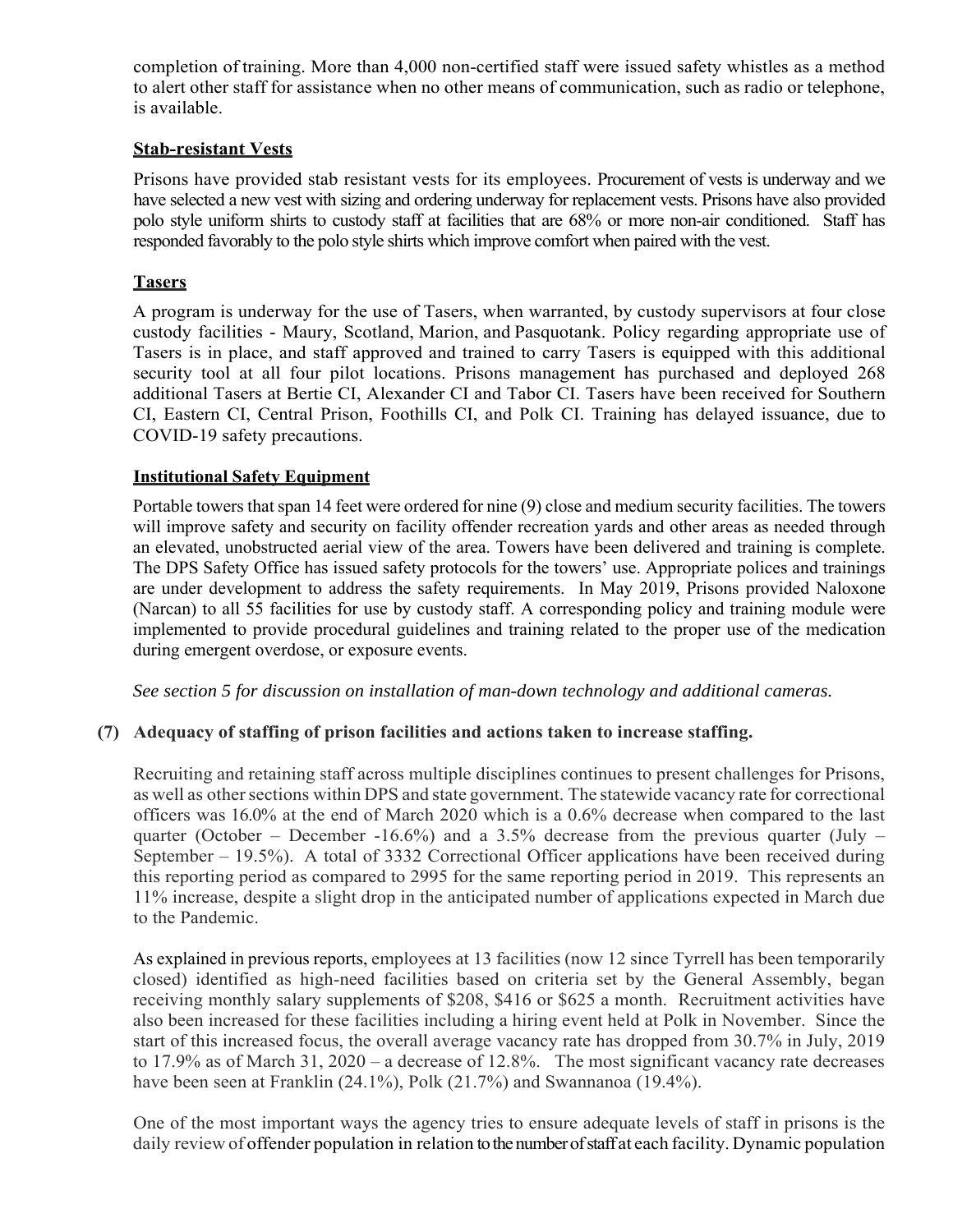management techniques are critical to identify where offender populations can be shifted to promote higher staff to offender ratios.

*See section 11 for a more detailed description of offender population management strategies related to staffing levels.* 

### **Recruitment**

As reported previously, a recruitment team within the DPS Human Resources office was established in March 2018 to increase recruitment of correctional officers, and to build on previous recruitment initiatives. The unit has added one additional recruiter who will focus primarily on the recruitment of currently serving military members, veterans and their family members. This is in addition to the eight full-time recruiters already deployed across the state. Recruiters have participated in more than1270 events during the 2019 calendar. In the first quarter of 2020, (January  $1 -$  March 31<sup>st</sup>) recruiters have participated in 423 informational, career or hiring events, however this number has been negatively impacted by the current COVID-19 pandemic which has made a significant impact on Recruiters' abilities to meet face-to-face with potential applicants. During the month of March, 55 events were cancelled or postponed for this reason. In response to these obstacles recruiters are beginning to utilize alternative recruitment methods such as: virtual career fairs, WebEx events as well as placing greater reliance on social media and other electronic platforms. A DPS-wide career fair which was scheduled to be held at Wesleyan College on March 18<sup>th</sup> was also postponed due to the pandemic. It's anticipated this event will be rescheduled for the Fall of 2020.

Recruiters have reached out to nearly 17,700 potential applicants during this reporting period to provide information on DPS job opportunities, and to assist them with the application and hiring process.

The current pandemic has led to a significant number of temporary furloughs and in some cases employee layoffs in the private sector. In response to this, the Recruitment Unit is in the process of partnering with Communications to implement a new advertising campaign to inform the public of the many career opportunities with the Department of Public Safety. A significant portion of this advertising will focus on the many Correctional Officer career opportunities. The campaign will utilize social media as well as other electronic platforms such as YouTube.

Recruiters working in conjunction with Regional Employment Office staff have developed plans for "one day hiring events." The events are held on site at high need prison facilities, or in a regional area within commuting distance of several facilities. Applicants will have the opportunity to tour a facility, ask questions, apply, interview, have background checks performed, have a psychological assessment conducted, and go to a nearby medical facility for a medical exam, drug screen and TB test - potentially, all in one day. The first of these events was held at Polk CI on Saturday, November 2, 2019 and was very successful. A subsequent event planned for Warren CI in April has been postponed due to the pandemic. Events planned for Southern and Pasquotank have also been postponed. No new dates have been established.

Recruiters continue to actively work with staff from the prison facilities to strategize and implement processes for recruitment of new correctional officers from the surrounding community. During this reporting period, 27 meetings were held between recruitment staff and Facility staff for this purpose. Career information events have been held at several prisons with the highest vacancy rates such as Polk, Columbus, Tabor, and Southern Correctional Institutions. These events engage potential applicants by providing them a tour of the facility, giving them an overview of merits of a career as a correctional officer and giving them an opportunity to apply that day.

Concentrated recruitment efforts are underway in areas of the state with the highest vacancy rates. Local advertising through the use of billboards and yard signs have been incorporated to promote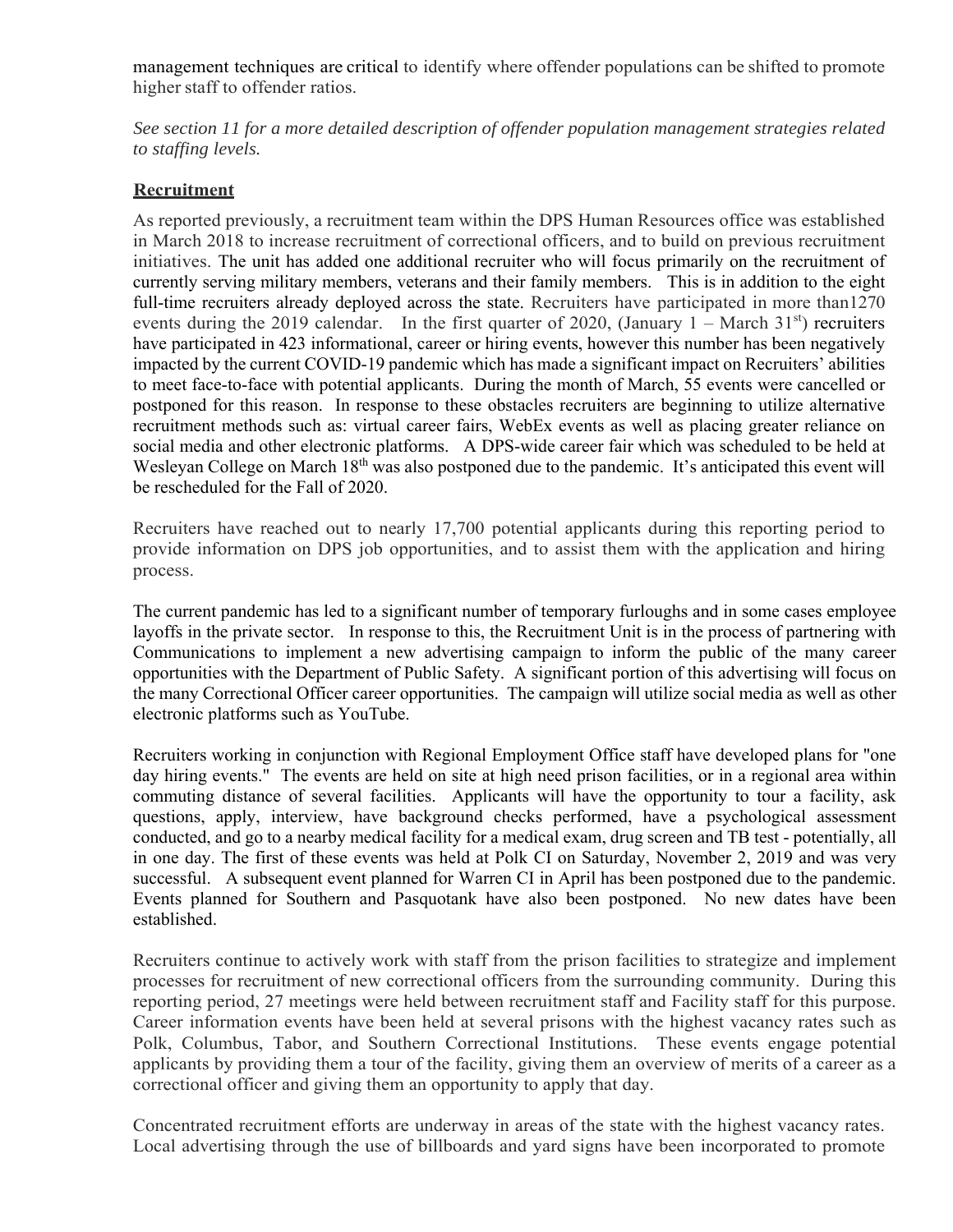correctional officer career opportunities. In light of the current pandemic, advertising is being switched to emphasize the use of social media (Facebook, Instagram and LinkedIn) along with other web-based platforms such as YouTube.

### **(8) Actions taken to increase retention efforts of staff.**

Retention is key to stabilizing the prisons workforce. Retention initiatives include:

Implementation of legislatively enacted salary increases is anticipated to improve retention. All Prisons employees received 2.5% salary increases, effective July1, 2020 and received five days of additional bonus leave.

In addition, employees at 13 facilities received monthly salary supplements for high-need facilities, based on criteria set by the General Assembly. Supplements for July, August and September were paid in the October 2019 paycheck. After October, supplemental payments have been made each month, paid a month in arrears.

There are three levels of salary supplements:

**Level 1 Facilities -** had vacancy rates of at least 20% for all positions for at least 12 months from July 1, 2017 - June 30, 2019. They will get \$2,500 per year, divided monthly in their paychecks. Those facilities are Caledonia, Caswell, Franklin, Anson, Neuse, Orange, Pasquotank, Swannanoa, and Tyrrell.

**Level 2 Facilities -** had vacancy rates of at least 25% for all positions for at least 12 months from July 1, 2017 - June 30, 2019. They will get \$5,000 annually, divided monthly in their paychecks. Those facilities are Bertie, Hyde, and Warren.

**Level 3 Facilities -** had vacancy rates of at least 30% for all positions for at least 12 months from July 1, 2017 - June 30, 2019. They will get \$7,500 annually, divided monthly in their paychecks. Polk is the only facility that qualified for that payment.

Development of Prisons Career Pathways, which includes assessing and analyzing Prisons supervisors' knowledge, skills and abilities in order to meet current and future leadership staffing needs. The project goals are to establish the prisons profession as a career of choice, to develop strategies to retain leaders, and to prepare prison staff for future promotional opportunities. Approximately 1,700 Prisons supervisors participated in a survey between August 21, 2019 and September 6, 2019 to identify leadership competencies for various of levels within the organization. Survey results will be used to develop training programs for each level of supervisor.

Improving internal communication and sharing additional information with employees is also a priority. Prisons management initiated a weekly publication called "Prisons News You Can Use" to provide regular and relevant updates to staff. The messages have been well-received and generated positive feedback.

Establishment of a Facility Enhancement Fund, from revenues generated through Correction Enterprises, to provide facilities an annual allocation ranging from \$1,000 to \$3,000 to develop programs and activities to increase morale and enhance personal and professional development among correctional employees. Some facilities are providing small commemorative items such as a North Carolina flag coaster, logo-engraved pens, and facility travel mugs or tumblers as tokens of appreciation. Feedback received from facility management is positive regarding the impact on employee morale.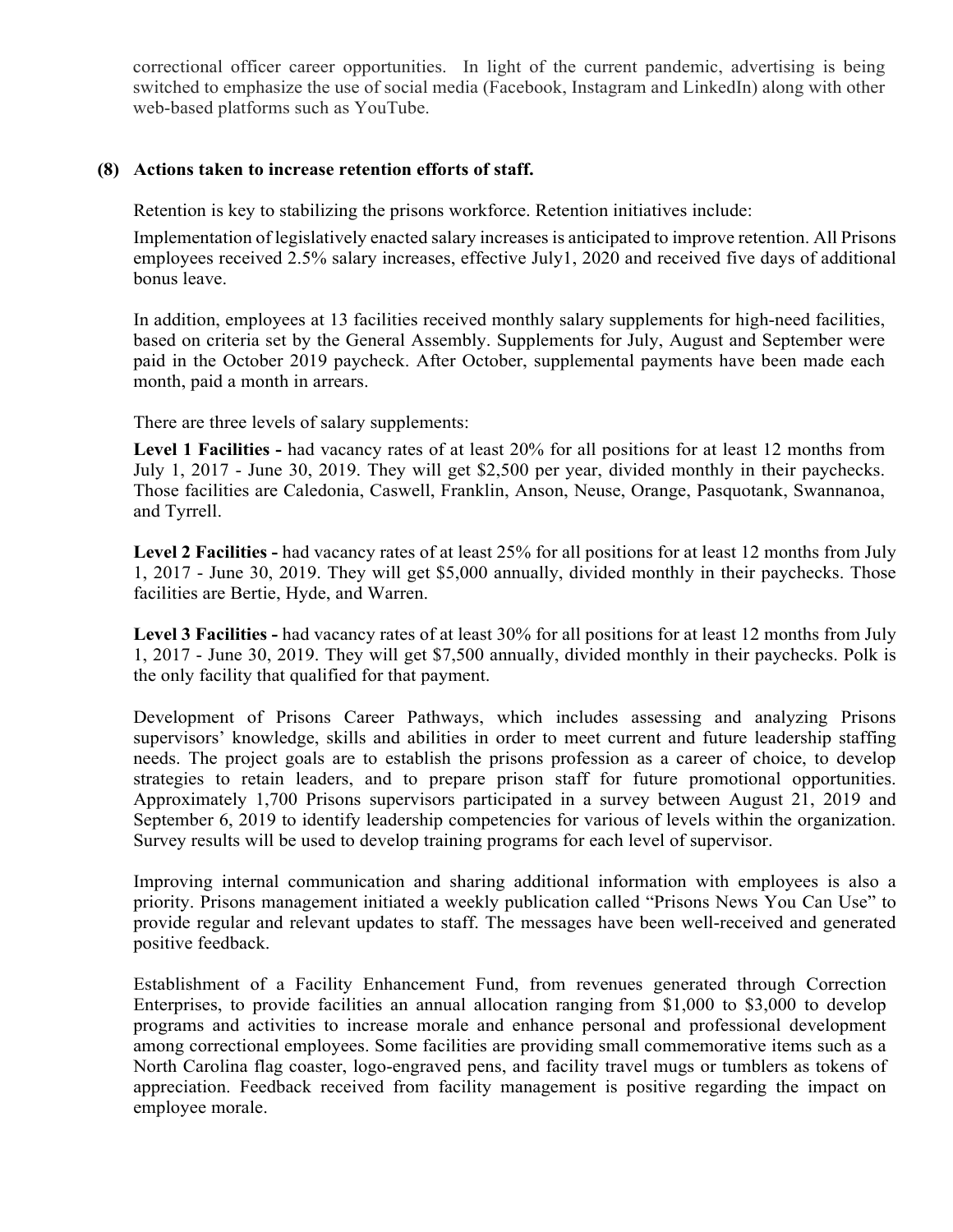Prisons has implemented of an Employee Recognition Program to honor Prisons employees for exemplary service on the job and in the community. *As noted previously, in February 2019, 12 staff received the 2018 Employee of the Year awards in various categories during a statewide recognition event.* Prisons was scheduled to present the 2020 awards during the February 2020 statewide wardens meeting, but was delayed.

Prisons developed a Field Training Officer (FTO) program to mentor new correctional officers after they complete Basic Correctional Officer Training. *See section 9 for a discussion of the FTO program.* A new program is under development, which focuses on mentoring the Correction Sergeant. The program will be titled, Field Training Sergeants Program.

Prisons developed an Integrated Behavioral Health Services (IBHS) program to address the mental health needs of employees who suffer work-related primary and secondary victimization, or stress arising out of critical incidents, or their ongoing dangerous work environment. Funded through a two-year grant from the Governor's Crime Commission, the program will employ behavioral health professionals deployed throughout the state in correctional and law enforcement settings. Total budget for the program is \$4.3 million, including federal and state funds. The program will be integrated with the current Employee Assistance Program, as well as existing DPS peer-to-peer outreach programs. The program director has been selected and has initiated program development. The program will consist of 16 licensed mental health providers and 2 case managers an administrative officer and a director. The director has met with the majority of leadership to initiate introductions and program concept. At the close of this quarter, the administrative officer and 3 clinical staff have been hired along with the director. Interviews for the case manager positions have been conducted and the selection process is underway. The second round of applications for licensed mental health provider positions has been screened and interviews are being scheduled. The IBHS program director has been working with DIT to select the electronic health record system and has developed a policy for implementing telehealth capabilities. The goal to deliver program services to employees by June 30, 2020 has been moved up as a result of the impacts of COVID-19. The IBHS will utilize telephone and secure video conferencing platforms for service delivery when face-toface services at office locations cannot be conducted.

### **(9) Changes to the Hiring and orientation processes and procedures for correctional officers**

Due to COVID-19, the DPS regional employment offices and prison facilities have taken measures during this timeframe to reduce the risk of exposure through social distancing efforts and PPE supplies. As noted in previous reports, the hiring process for correctional officers has been reviewed and modified many times during the last decade. This process is multi-faceted and contains many Criminal Justice Education and Training Standards (CJETS) requirements for certification as well as shared responsibilities between DPS Human Resources and Prisons facility, region, and central administration staff. The hiring process continues to be reviewed and modified. Recent changes include:

**Application Process –** As previously reported, consolidation of the three levels of correctional officer (CO) positions into a single posting was implemented in March 2018. This change significantly improved the application screening process by reducing duplication and processing time frames. Executive Order Number 93 was signed in April 2019, and prohibits the use of salary history in the state hiring process. As a result, the state application form was updated to make sure salary history information does not appear on new applications. The agency revised the correctional officer continuous posting to ensure prior salary information no longer appears on new applications.

**Expanded Background Check** – In August 2018, the agency expanded its criminal background check and employment references to align agency procedures with Criminal Justice Standards requirements, and to improve the selection process. Employment reference checks on previous criminal justice employment (corrections and law enforcement) continue to be obtained during the application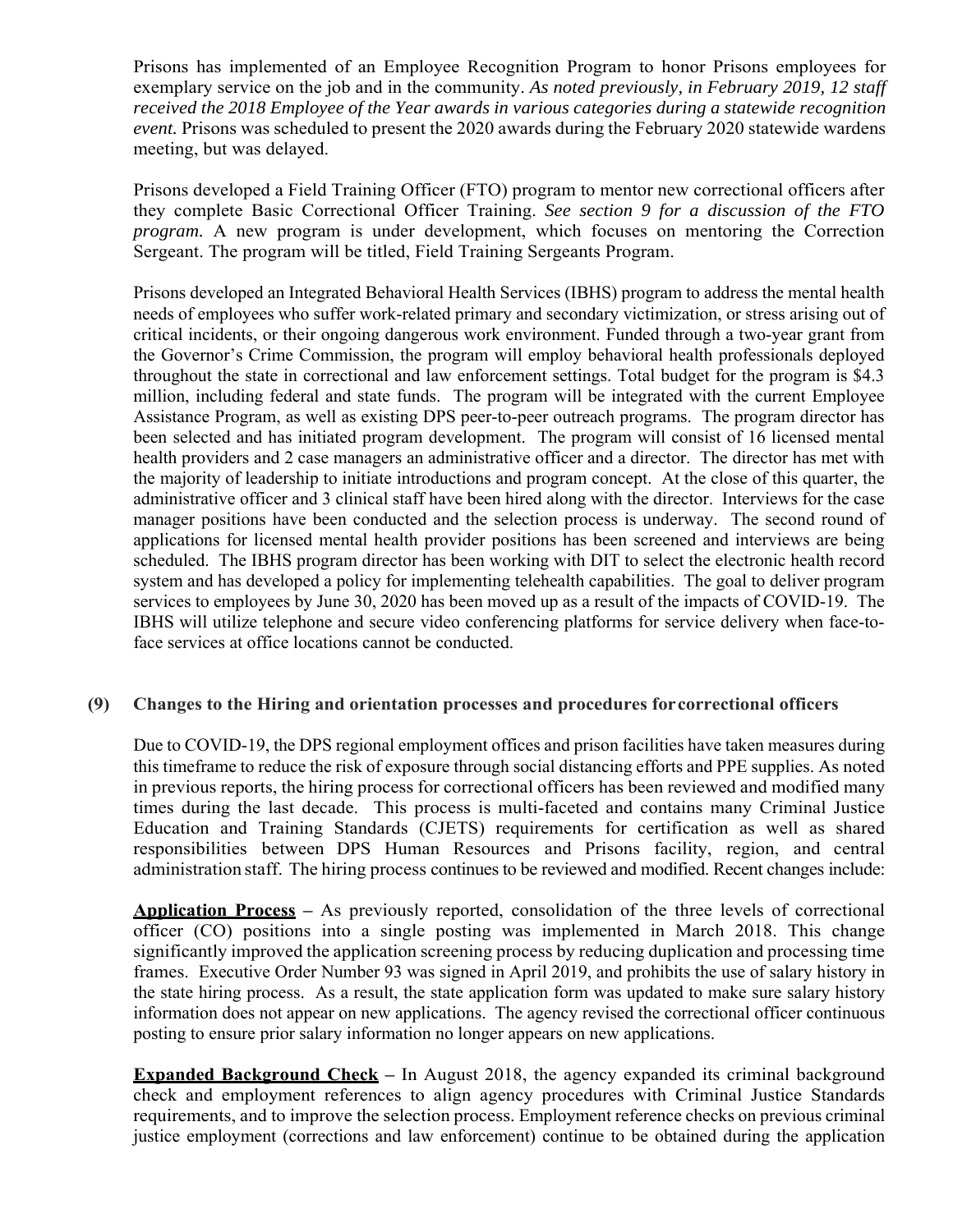screening process to ensure eligibility for certification prior to placing applicants on an interview roster. References on previous 'non-criminal justice' employment are completed on selected candidates after the interview. Effective May 1, 2019, new procedures were implemented to standardize the requirements for references on selected candidates.

**Interviews -** As reported previously, facility-based CO interviews were expanded to all facilities in January 2019. This change continues to be favorably received by prison staff and prospective employees. In addition, this change has allowed prison facilities to partner with HR Recruitment and take an active role in their communities to target hiring for critical vacancies.

**Pre-employment screening -** The agency's contract with a third-party vendor to complete the preemployment physical and psychological evaluations ended in April 2019. Currently, the agency contracts with medical providers statewide for pre-employment medical services, including a medical examination, drug testing and TB testing. Medical providers are conveniently located in multiple counties across the state. Additionally, a psychological screening assessment is administered to applicants at the DPS regional employment offices and proctored by trained staff. The psychological assessment program is operated under the authority of a DPS licensed psychologist who also manages the same program for applicants for certified positions in Juvenile Justice. Applicants take an on-line assessment known as a MMPI-2-RF, which is a widely used testing instrument. If, after completing the MMPI-2-RF, or based on other factors identified in the selection process, an applicant requires an in-person screening interview with a licensed psychologist or psychiatrist, the screening interview will be conducted by Cary Psychology, the agency's contract provider, which has multiple offices across the state.

An advisory committee to the Criminal Justice Education and Training Standards Committee is reviewing pre-employment psychological screening standards for all sworn law enforcement and certified corrections and juvenile justice employees in North Carolina. The committee includes representative of DPS, law enforcement and psychological services professionals.

**Timing of Correctional Officer Basic Training (COBT)** – The agency has transitioned to an onboarding process that includes orientation training, followed by structured training and supervised work assignments in the facility until the new hire is scheduled into basic training. The new model has worked as expected to effectively speed up the hiring process and has provided new staff limited exposure to work in a prison environment prior to enrollment in basic training.

**Correctional Officer Field Training Program –** In April 2018, Prisons implemented the Correctional Officer Field Training Program, which pairs a new basic training graduate with a field training officer (FTO) for three weeks of facility-based "hands-on" experience before a new officer is assigned to work a post independently. This gives the new correctional officer an opportunity to apply the skills learned in training while under the direction and guidance of a seasoned officer. This program better prepares new staff with the necessary skills, qualities, and confidence to effectively meet the challenges they face daily once given a specific assignment inside the facility. As of June 30, 2019, there were 388 FTOs and approximately 2,058 new correctional officers have completed the three-week training program.

### **(10) Methods used to prevent delivery of contraband items to offenders, including illegal drugs and mobile phones, and an evaluation or summary of the effectiveness of the methods.**

DPS is deploying technology to detect, intercept and block the use of unauthorized cell phones in the facility. Prisons is currently implementing two methods of managed access systems: stationary systems and mobile. Scotland and Maury correctional institutions both have fully operational stationary managed access systems, as of August 2019. The use of mobile managed access systems began in November 2018 and 30 assessments were completed. The assessments provided insight into the number of illicit cell phones within a facility. All information from the cell phones to include the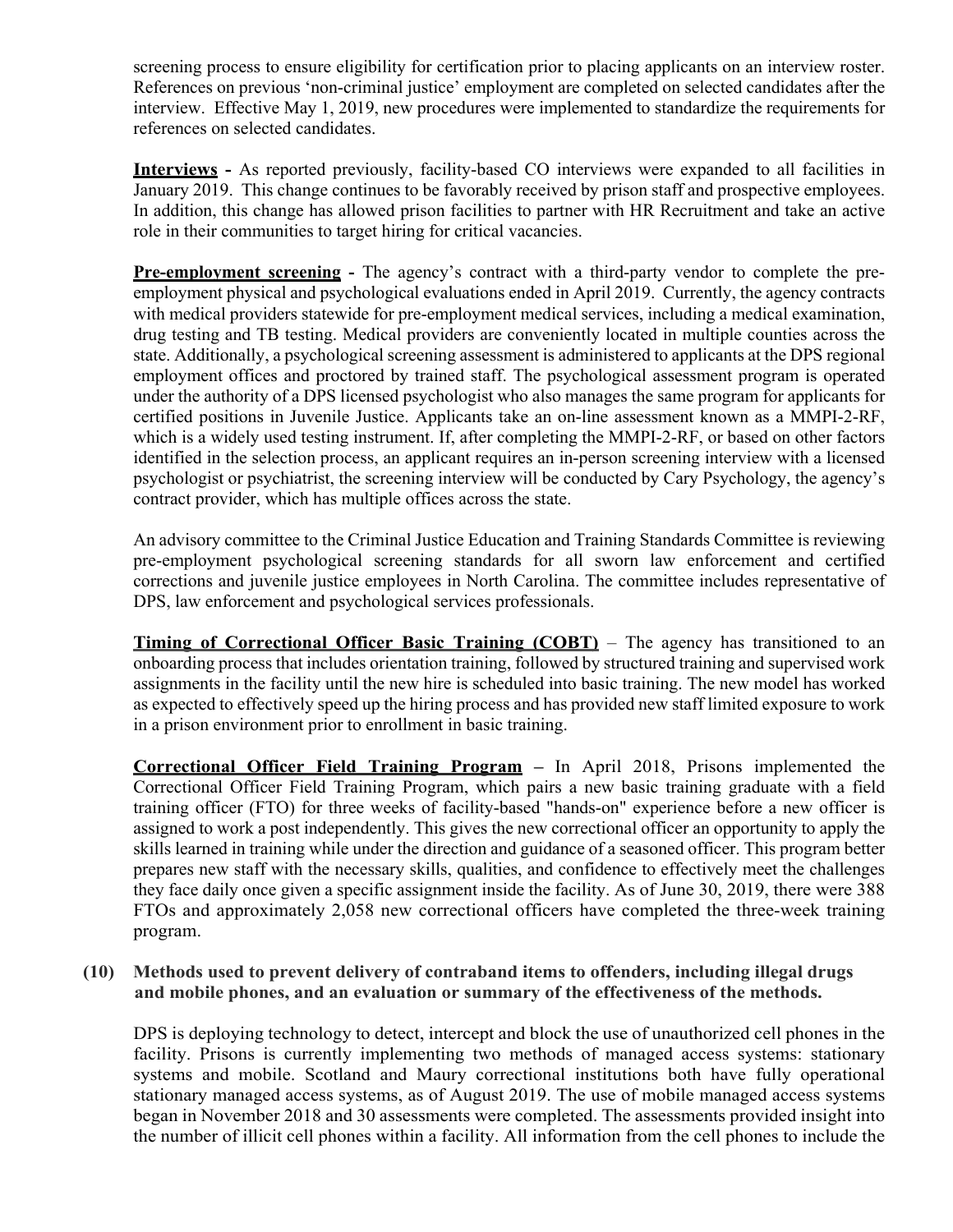phone number of the device, the identification number, the number attempting to be reached, and any texts that were attempted to be sent during the scan were captured in reports from the vendor performing the assessments. This information is shared with Special Operations and Intelligence (SOIU) for evaluation. SOIU then sends its report back to Prisons to include the facility scanned for intelligence purposes in attempt to locate the phones, as well as provide any intel valuable to that facility. Prison staff and the Office of Special Operations and Intelligence collaborate on identifying which offenders may possibly be in possession of the cell phones. In addition, Prisons previously deployed Cell Sense phone detection equipment at every facility.

Other contraband detection and deterrent measures include:

A Motion Sensor Technology prototype was installed by DPS staff. The device is designed to alert with an audible and visual alarm if anyone approaches the perimeter of a facility. This technology is currently being piloted.

Additional fencing was installed at Sampson CI, Neuse CI, and Randolph CC to assist in preventing throw overs.

Central Engineering is working with vendors to conduct cost assessments for the installation of security netting at Columbus and Johnston CI.

Photocopying envelopes of non-legal mail sent to offenders. This reduces the introduction of contraband being delivered to offenders via altered envelopes.

The Division of Prisons is partnering with a vendor to pilot an electronic mail system (Text Behind) at all female facilities. All incoming mail for the female facilities will be received by the vendor and electronically forwarded to facilities to screen for content and subsequently printed and distributed to offenders. The pilot began in February 2020.

The Division of Prisons has purchased 22 desktop level detection systems that scan suspected substances for close custody facilities, drug interdiction teams and the Prison Emergency Response Teams to utilize in scanning any substance suspected of being an illegal drug/material. Eight (8) devices have been received; awaiting delivery for the remaining 14 and train the trainer courses have been completed.

Collaborating with DPS Information Technology to develop a database that will capture and document all contraband entered into the system. The database will include the type of contraband, where it was found, how it was introduced (if known), and will start an evidence tracking sheet for each piece of contraband found. Implementation occurred in mid-October 2019.

Tracking and monitoring funds received by offenders through their approved visitors' list. The JPAY and GTL Systems provide tracking of all deposits made on offender's accounts.

The agency received funding in November 2019 to procure additional hand-held metal detectors and electronic key lock boxes for select close custody facilities.

### **(11) Modifications to housing capacity to meet prison staffing requirements.**

As previously reported, Prisons management reduced offender populations at several close and medium custody facilities over the last year, in some cases resulting in entire housing areas being taken offline, which allowed facility heads to re-deploy existing staff to other locations in the prison.

In June 2019, Prisons suspended operations at the Robeson Confinement in Response to Violation (CRV) Center, and reassigned 42 staff to enhance staffing levels at the following facilities with high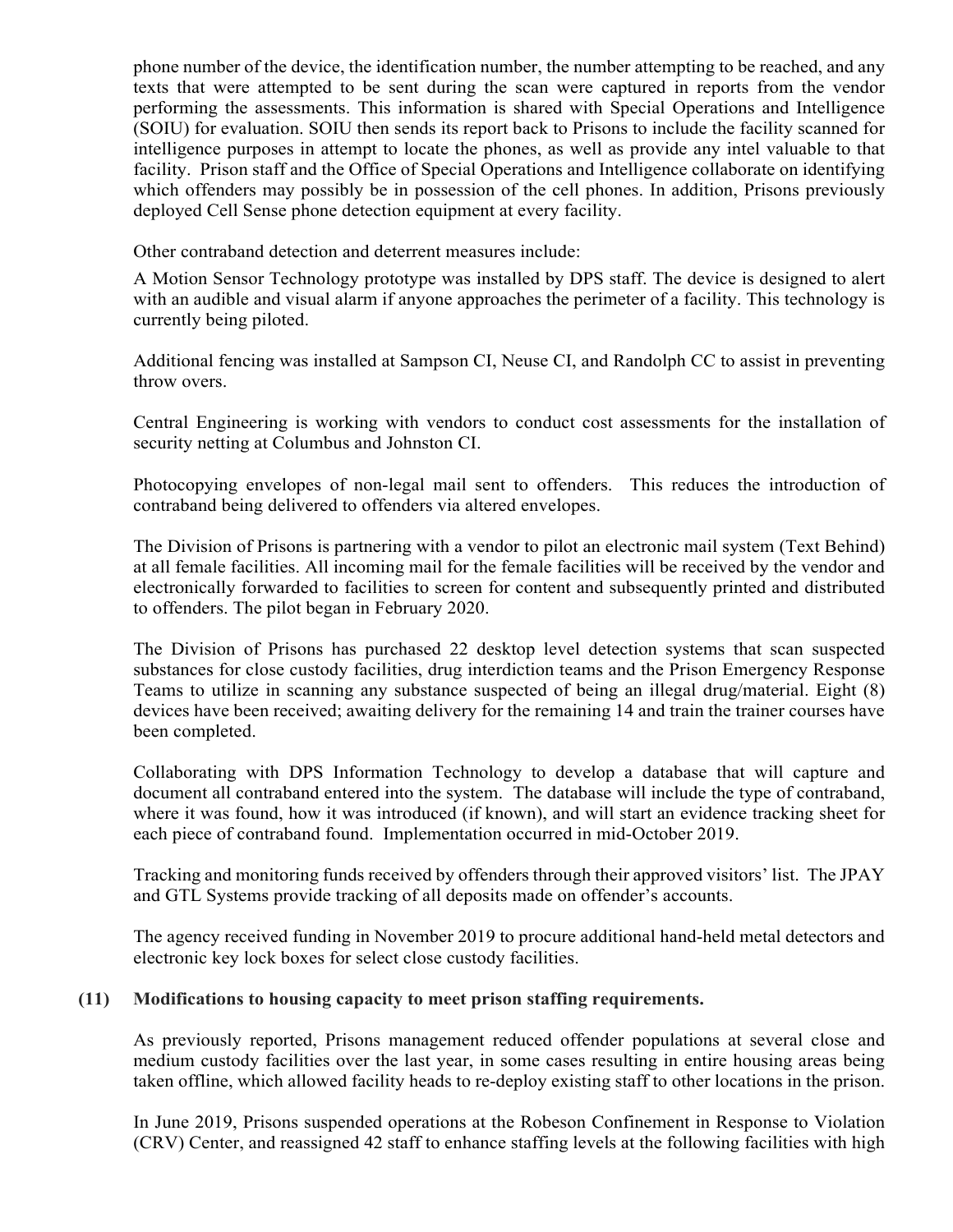vacancy rates: Columbus CI, Harnett CI, Tabor CI, and Morrison CI. The CRV offenders were temporarily moved to Morrison CI for housing and programming. Prisons administration has continually reviewed the status of this suspension. At this time due to the continued need to enhance staffing across all prison locations, this suspension of operations will continue.

In September 2019, the agency announced plans to temporarily suspend operations at three facilities and redeploy staff to neighboring facilities to improve staffing levels. The three male minimum custody facilities to temporarily suspend operations are Hoke Correctional Institution (CI) in Scotland County, Tyrrell Prison Work Farm in Tyrrell County and Odom CI in Northampton County.

In October 2019, Prisons suspended operations at Hoke CI and reassigned 145 staff to enhance staffing levels at the following facilities with high vacancy rates: Harnett, Morrison, Scotland, Lumberton, Southern, Anson, and Sampson. The offenders were transferred to the following facilities: Neuse, Hyde, Tabor, and Bertie.

In December 2019, Prisons suspended operations at Odom CI and reassigned 125 staff to enhance staffing levels at the following facilities with high vacancy rates: Pasquotank, Bertie, Caledonia, and Warren. The offenders were transferred to the following facilities: Hyde and Caledonia.

In addition, Hyde CI has been re-missioned from a male medium/minimum custody facility to a male minimum-only custody facility. Hyde has historically been a difficult facility to staff due to its location. In addition, it is located in Hyde County which is prone to flooding during major weather events. Re-missioning Hyde to a minimum custody facility will require fewer staff to operate than a medium custody facility. Further, evacuating minimum custody offenders is safer for the community and operationally easier than doing so for higher level offenders.

In January 2020, Prisons suspended operations at Tyrrell CI and reassigned 120 staff to enhance staffing levels at the following facilities with high vacancy rates: Pasquotank, Bertie, and Hyde. The offenders were transferred to the following facilities: Hyde and Pasquotank.

The high number of staff vacancies continues to impact DPS' ability to accept new offenders who are being sentenced to serve active prison sentences through the state court system. As a result of taking housing offline due to vacancy rates in some prisons, there is a backlog of offenders in county jails awaiting transfer to the state prison system. The jail backlog remained low until the end of 2018, when numbers climbed to several hundred offenders a day awaiting transfer. The jail backlog average of unscheduled offenders was 900 during this reporting period. DPS pays counties \$40 a day for each day an offender is awaiting transfer to the state prison system.

As of this reporting period, Prisons has taken 2300 offender beds offline statewide due to severe staff shortages at eight facilities. The temporary closure of the three minimum custody facilities allowed the agency to reassign approximately 427 staff to other facilities. Overall, this measure will continue to reduce the vacancy rates. It may also provide an opportunity to reinstate a portion of the beds taken offline due to improved staffing levels.

### **Conclusion**

COVID-19 – Active totals and current testing results can be found at www.ncdps.gov.

The Department appreciates and values the support of and collaboration with the General Assembly to fund and enact meaningful reform. Additional details regarding prison reform can be found at https://www.ncdps.gov/ prisonreform.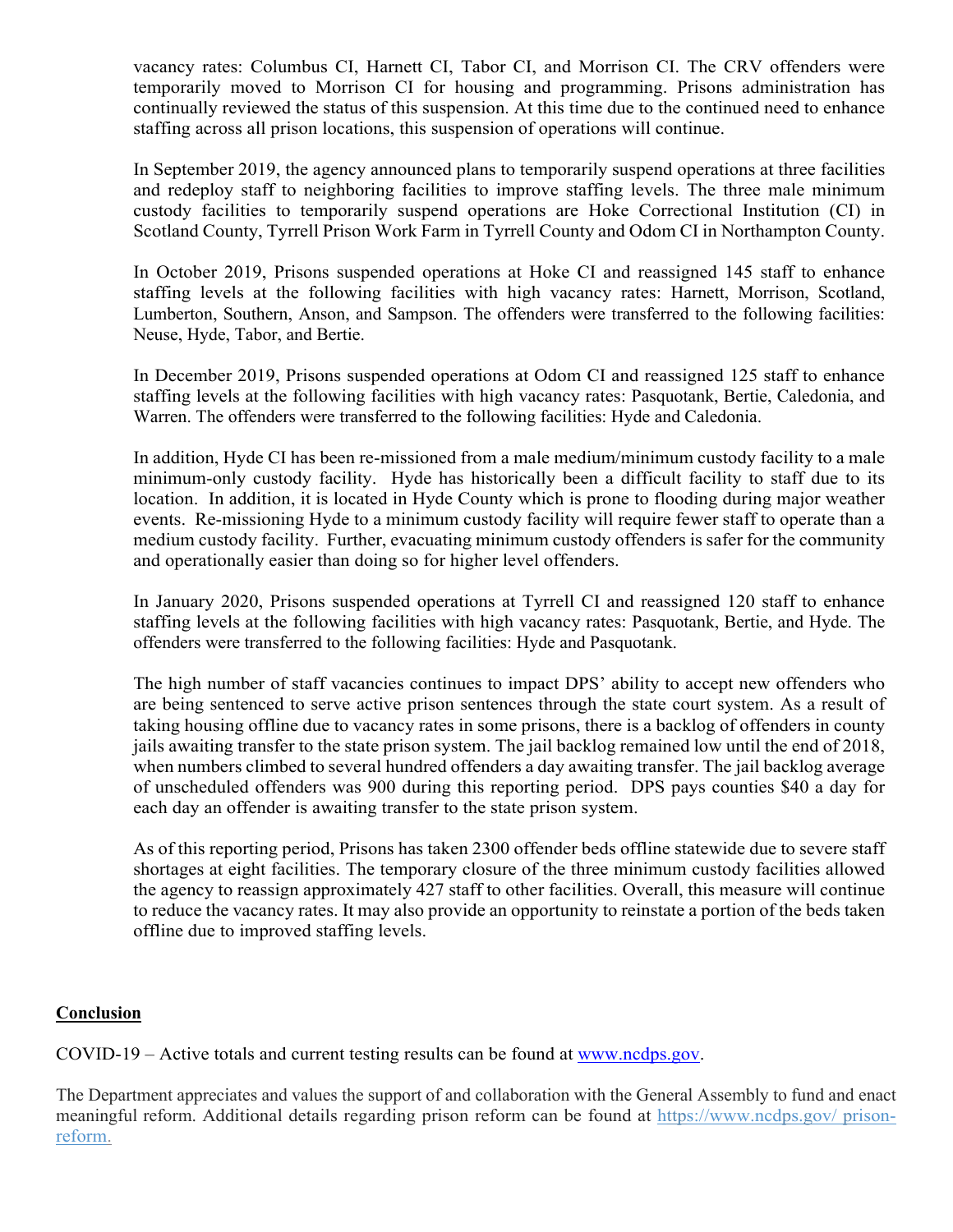### **Appendix A Training Offered January 1, 2020 – March 31, 2020 Courses Managed by Office of Staff Development and Training**

|                                                                                                                                                                         |                                                                                                                                                                                                            | <b>Total</b><br><b>Classroom</b>    |                                 | <b>Total</b>                      |
|-------------------------------------------------------------------------------------------------------------------------------------------------------------------------|------------------------------------------------------------------------------------------------------------------------------------------------------------------------------------------------------------|-------------------------------------|---------------------------------|-----------------------------------|
| <b>Course Title</b>                                                                                                                                                     | <b>Course Description</b>                                                                                                                                                                                  | <b>Sessions</b><br><b>Completed</b> | <b>Training</b><br><b>Hours</b> | <b>Completions</b><br>$(*Note 1)$ |
| OSDT-                                                                                                                                                                   | This is the 220.5-hour (6 week) basic training program for Correctional Officers                                                                                                                           | 12                                  | 220.5                           | 226                               |
| <b>Basic</b>                                                                                                                                                            | and Case Managers.                                                                                                                                                                                         |                                     |                                 |                                   |
| Correctional                                                                                                                                                            |                                                                                                                                                                                                            |                                     |                                 |                                   |
| Officer                                                                                                                                                                 |                                                                                                                                                                                                            |                                     |                                 |                                   |
| Training                                                                                                                                                                |                                                                                                                                                                                                            |                                     |                                 |                                   |
| NCDPS -                                                                                                                                                                 | This training is equivalent to the online training course for all certified and non-certified                                                                                                              | 24                                  |                                 | 799                               |
| <b>Fire Safety</b>                                                                                                                                                      | Prisons in-service training. The purpose of Fire Safety Training is to identify the actions                                                                                                                |                                     |                                 |                                   |
| (Classroom                                                                                                                                                              | that should be taken by the North Carolina Department of Public Safety – Division of                                                                                                                       |                                     |                                 |                                   |
| Only) $(In-$                                                                                                                                                            | Adult Correction and Juvenile Justice (NCDPS - DACJJ) personnel in the event of a fire                                                                                                                     |                                     |                                 |                                   |
| Service)                                                                                                                                                                | or similar emergency situation. In addition, actions are identified which must be                                                                                                                          |                                     |                                 |                                   |
|                                                                                                                                                                         | implemented and documented, where required, in order to maintain fire protection                                                                                                                           |                                     |                                 |                                   |
|                                                                                                                                                                         | systems and assist in the prevention of fire on the NCDPS - DACJJ premises. The Fire                                                                                                                       |                                     |                                 |                                   |
| OSDT - Staff                                                                                                                                                            | Safety Training covers fire prevention, evacuation and emergency response.<br>The purpose of this course is to provide the NCDPS – DACJJ staff with the skills and                                         | 288                                 | $\overline{2}$                  | 2767                              |
| & Offender                                                                                                                                                              | knowledge regarding maintaining professional boundaries in their relationships with                                                                                                                        |                                     |                                 |                                   |
| Relations -                                                                                                                                                             | offenders and juveniles.                                                                                                                                                                                   |                                     |                                 |                                   |
| Maintaining                                                                                                                                                             |                                                                                                                                                                                                            |                                     |                                 |                                   |
|                                                                                                                                                                         |                                                                                                                                                                                                            |                                     |                                 |                                   |
|                                                                                                                                                                         |                                                                                                                                                                                                            |                                     |                                 |                                   |
|                                                                                                                                                                         |                                                                                                                                                                                                            |                                     |                                 |                                   |
|                                                                                                                                                                         |                                                                                                                                                                                                            |                                     |                                 |                                   |
| Service)                                                                                                                                                                |                                                                                                                                                                                                            |                                     |                                 |                                   |
| OSDT-                                                                                                                                                                   | The purpose of this course is to provide the NCDPS - DACJJ employees with a clear                                                                                                                          |                                     | $\overline{4}$                  | 327                               |
|                                                                                                                                                                         |                                                                                                                                                                                                            |                                     |                                 |                                   |
|                                                                                                                                                                         |                                                                                                                                                                                                            |                                     |                                 |                                   |
|                                                                                                                                                                         |                                                                                                                                                                                                            |                                     |                                 |                                   |
|                                                                                                                                                                         |                                                                                                                                                                                                            |                                     |                                 |                                   |
|                                                                                                                                                                         |                                                                                                                                                                                                            |                                     |                                 |                                   |
|                                                                                                                                                                         |                                                                                                                                                                                                            |                                     |                                 |                                   |
|                                                                                                                                                                         |                                                                                                                                                                                                            |                                     |                                 |                                   |
| Professional<br><b>Boundaries</b><br>(Participants)<br>$(In-$<br>Unlawful<br>Workplace<br>Harassment<br>$(UWPH)$ -<br>Initial<br>Participant<br>Course (In-<br>Service) | understanding of the NCDPS' zero tolerance for unlawful workplace harassment. This<br>is the initial training course provided to all newly hired NCDPS employees with the<br>exception of certified staff. | 67                                  |                                 |                                   |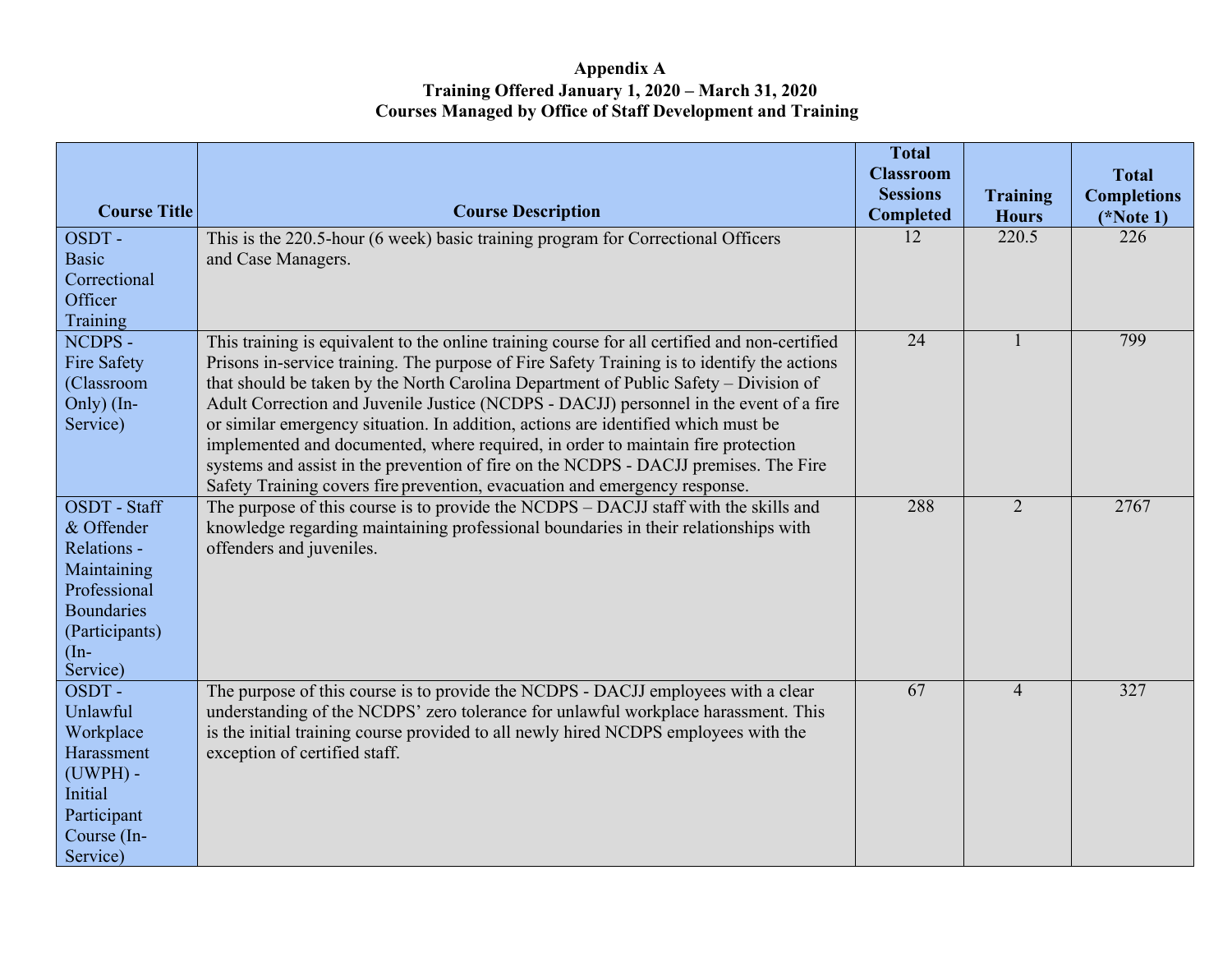| OSDT In-<br>Service -<br>Controls,<br>Restraints and<br>Defensive<br>Techniques<br>$\vert$ (CRDT) Phase I<br>- Annual<br>Refresher | This course is designed to provide NCDPS Adult Correction officers with refresher<br>training in Controls, Restraints and Defensive Techniques (CRDT) which helps them<br>handle violent offenders, withstand personal attacks and work effectively in emergency<br>situations.                                                                                             | 141 | 1507 |
|------------------------------------------------------------------------------------------------------------------------------------|-----------------------------------------------------------------------------------------------------------------------------------------------------------------------------------------------------------------------------------------------------------------------------------------------------------------------------------------------------------------------------|-----|------|
| Training                                                                                                                           |                                                                                                                                                                                                                                                                                                                                                                             |     |      |
| OSDT In-<br>$Service -$<br>Prisons<br>/Community<br>Corrections<br>Block of<br>Professional<br>Ethics: On &                        | The purpose of this course is to provide trainees with an understanding of ethics, ethical<br>conduct and practice with making ethical decisions. This course can be used for new<br>hire orientation and annual in-service training for all North Carolina Department of<br>Public Safety – Division of Adult Correction and Juvenile Justice (NCDPS - DACJJ)<br>Sections. | 150 | 1291 |
| <b>Off Duty</b>                                                                                                                    |                                                                                                                                                                                                                                                                                                                                                                             |     |      |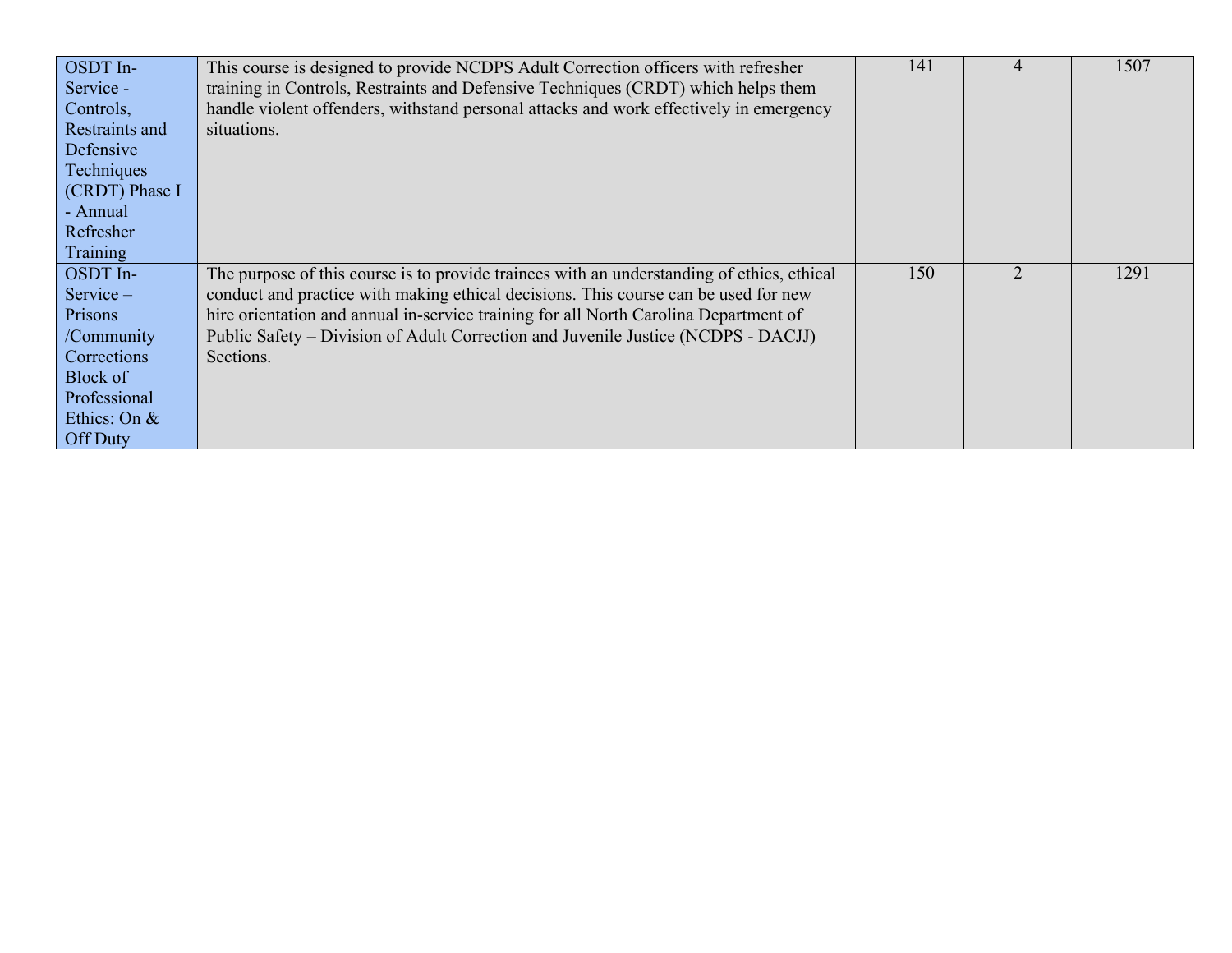| <b>Course Title</b>                                                                                                                                     | <b>Course Description</b>                                                                                                                                                                                                                                                                                                                                                                                                                                                                                                                                                                                                                                                                                                                                                                                               | <b>Total</b><br><b>Classroom</b><br><b>Sessions</b><br><b>Completed</b> | <b>Training</b><br><b>Hours</b> | <b>Total</b><br><b>Completions</b><br>$(*Note 1)$ |
|---------------------------------------------------------------------------------------------------------------------------------------------------------|-------------------------------------------------------------------------------------------------------------------------------------------------------------------------------------------------------------------------------------------------------------------------------------------------------------------------------------------------------------------------------------------------------------------------------------------------------------------------------------------------------------------------------------------------------------------------------------------------------------------------------------------------------------------------------------------------------------------------------------------------------------------------------------------------------------------------|-------------------------------------------------------------------------|---------------------------------|---------------------------------------------------|
| <b>OSDT</b> In-Service<br>- Unlawful<br>Workplace<br>Harassment<br>$(UWPH) -$<br><b>Refresher Course</b><br>for<br><b>NCDPS - DACJJ</b><br><b>Staff</b> | This class provides the NCDPS - DACJJ employees with a clear understanding that<br>the NCDPS has a zero tolerance for harassment of any kind and is committed to<br>prevention and eliminating of all workplace harassment behavior and retaliation.                                                                                                                                                                                                                                                                                                                                                                                                                                                                                                                                                                    | 215                                                                     |                                 | 2391                                              |
| In-Service-<br>Occupational<br>Exposure to<br>Infectious<br>Diseases (BBP)                                                                              | The purpose of this course is to assist the NCDPS - DACJJ employees and offender<br>workers in eliminating or minimizing occupational exposure to blood borne<br>pathogens and tuberculosis through education and training in compliance with<br>Occupational Safety and Health Administration (OSHA) Rule 29 part 1910.1030, NC<br>Tuberculosis Control Program (10ANCAC 41A.0205) and recommendations from<br>the Center for Disease Control and Prevention (CDC). Every instructor tasked with<br>teaching this course has successfully completed the eight (8) hour Occupational<br>Exposure to Infectious Diseases (BBP) Instructor Training Program taught and<br>coordinated by the NCDPS Safety, Occupational and Environmental Health Office<br>located at 2020 Yonkers Road, Raleigh, NC 27604, 919-716-3590. | 148                                                                     | $\overline{2}$                  | 992                                               |
| Prisons-OC<br>Pepper Spray<br>(SOP Refresher)<br>(In-Service)                                                                                           | The purpose of this course is to provide Prisons personnel with a review of Pepper<br>Spray (Oleoresin Capsicum), its chemical make-up, its correct application, legal<br>considerations of application, first aid procedures for OC exposure and<br>decontamination procedures.                                                                                                                                                                                                                                                                                                                                                                                                                                                                                                                                        | 149                                                                     | 2                               | 1644                                              |
| Prisons In-Service<br>- Expandable /<br><b>Rigid Baton:</b><br>Refresher                                                                                | The purpose of this course is to provide the employee with a review of all skills<br>learned during the Expandable / Rigid Baton: initial training or Correctional Officer<br>basic training. This course will also review the escalation of trauma chart as well as<br>the Prisons Use of Force Policy. This lesson plan will also cover the basic drawing<br>techniques for use with the Monadnock Expandable / Rigid Baton for facilities<br>which still use equipment.                                                                                                                                                                                                                                                                                                                                              | 124                                                                     | $\overline{4}$                  | 1511                                              |
| Prisons In-<br>Service - Fire<br>Safety (822 Part<br>$\rm{III}$                                                                                         | This training is designed to refresh each employee on the basics of using fire<br>extinguishers to put out a fire.                                                                                                                                                                                                                                                                                                                                                                                                                                                                                                                                                                                                                                                                                                      | 98                                                                      |                                 | 409                                               |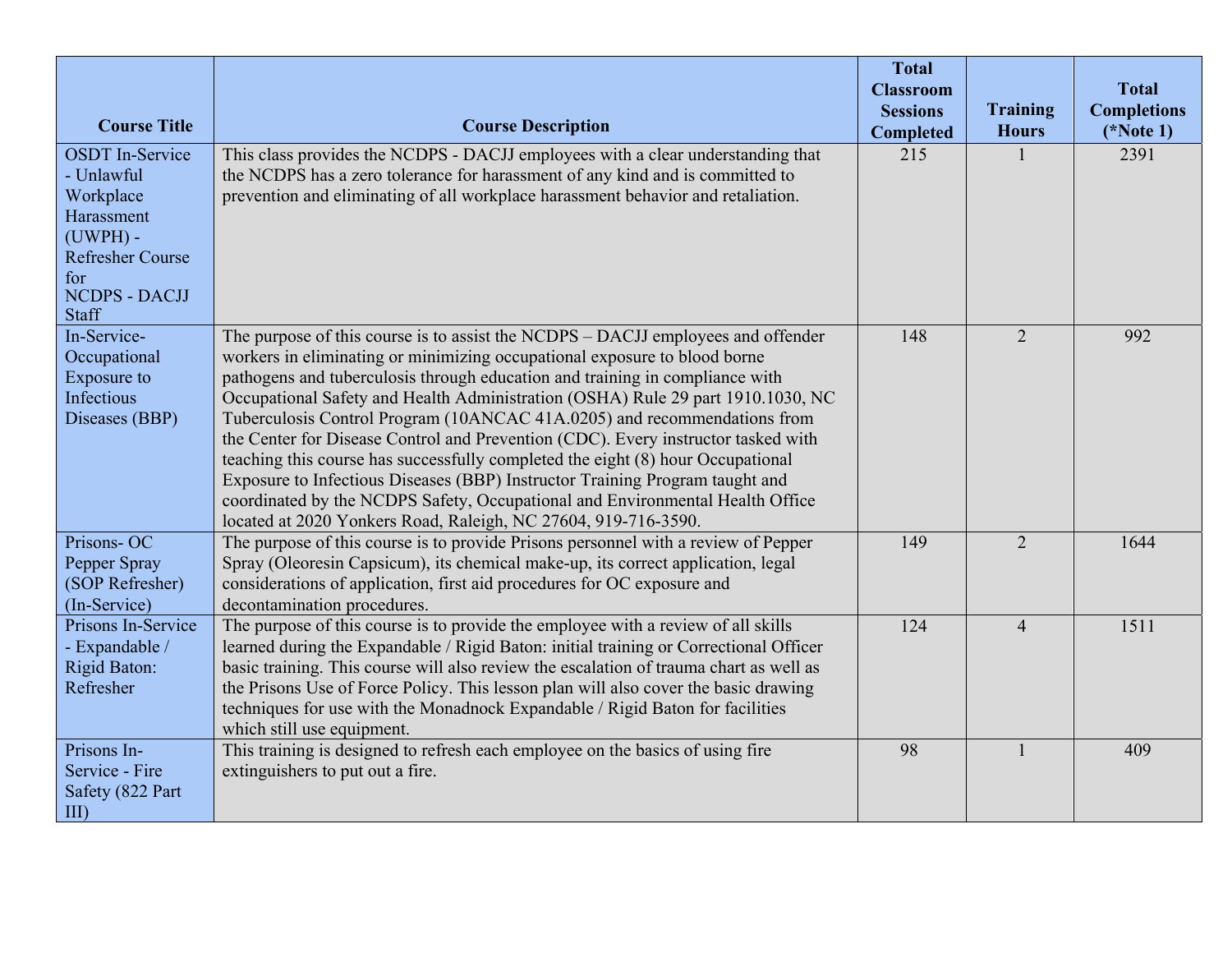| Prisons In-             | The purpose of this course is to prepare correctional staff to deal with prison    | 268 | 2279 |
|-------------------------|------------------------------------------------------------------------------------|-----|------|
| Service - Prison        | emergencies in a safe, effective and lawful manner.                                |     |      |
| <b>Emergencies:</b>     |                                                                                    |     |      |
| Prevention and          |                                                                                    |     |      |
| Response (822           |                                                                                    |     |      |
| Part II)                |                                                                                    |     |      |
| Prisons In-             | The purpose of this course is to provide correctional employees with a             | 127 | 1489 |
| Service - Safe          | comprehensive understanding of safe searching techniques as well as providing them |     |      |
| <b>Search Practices</b> | with the necessary skills to conduct searches on offenders and searches within a   |     |      |
| $(816-B)$               | facility.                                                                          |     |      |
|                         |                                                                                    |     |      |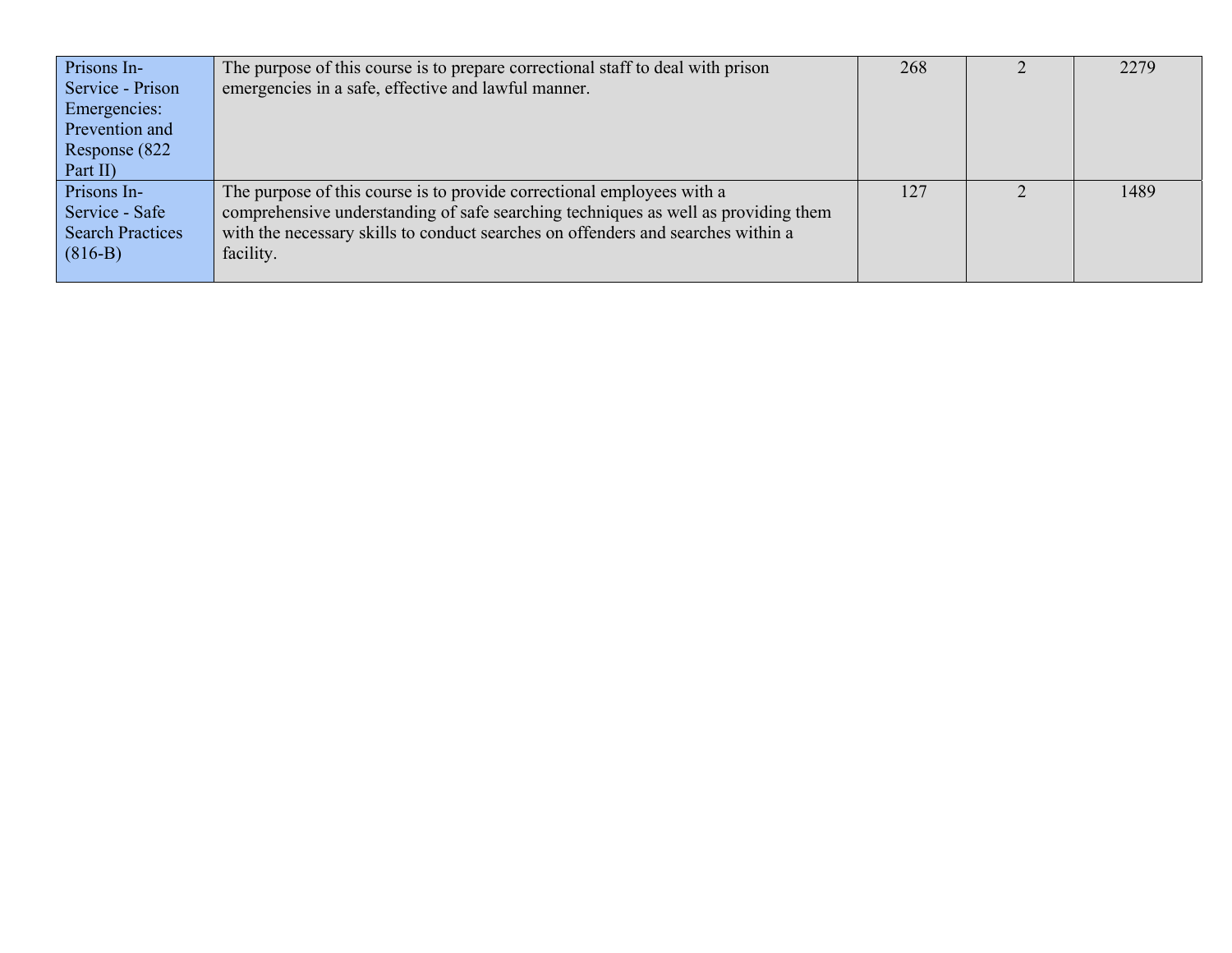|                                                     |                                                                                                                                                                   | <b>Total</b>     |                 |                    |
|-----------------------------------------------------|-------------------------------------------------------------------------------------------------------------------------------------------------------------------|------------------|-----------------|--------------------|
|                                                     |                                                                                                                                                                   | <b>Classroom</b> |                 | <b>Total</b>       |
|                                                     |                                                                                                                                                                   | <b>Sessions</b>  | <b>Training</b> | <b>Completions</b> |
| <b>Court Title</b>                                  | <b>Course Description</b>                                                                                                                                         | <b>Completed</b> | <b>Hours</b>    | $(*Note 1)$        |
| Prisons In-Service -<br><b>Security Risk Groups</b> | The purpose of this course is to present Division of Adult Correction personnel<br>who have a responsibility of supervising offenders assigned to the Prisons or  | 158              | 3               | 1927               |
| within Adult                                        | Community Corrections a general working knowledge of Security Risk Groups                                                                                         |                  |                 |                    |
| Correction                                          | presence, origins, characteristics and identifiers used by these groups in their<br>working environment.                                                          |                  |                 |                    |
| Prisons In-Service -                                | The purpose of this course is to familiarize the participant (usually a non-                                                                                      | 276              | $\overline{2}$  | 2248               |
| Suicide Prevention /<br>Self-Injurious              | Mental Health staff member) with the changes in the policy, the risk factors<br>usually present in cases of self-injury and the actions required of them in cases |                  |                 |                    |
| <b>Behavior</b>                                     | where the risk factors indicate preventative measures are necessary, to provide                                                                                   |                  |                 |                    |
|                                                     | Prisons staff with a clear understanding of the Suicide Prevention<br>Program and the causes and procedures for dealing with offenders with self-                 |                  |                 |                    |
|                                                     | injurious behavior tendencies.                                                                                                                                    |                  |                 |                    |
| Prisons In-Service<br>Firearms - 501 Part I -       | The purpose of this course is to provide the Prisons officer with a review of<br>applicable law, department and section policy concerning the use of deadly       | 140              |                 | 1783               |
| Law & Policy                                        | force.                                                                                                                                                            |                  |                 |                    |
| Concerning Use Of<br><b>Deadly Force</b>            |                                                                                                                                                                   |                  |                 |                    |
| Prisons In-Service                                  | The purpose of this course is to provide the Prisons officer with a review of                                                                                     | 159              |                 | 1909               |
| Firearms - 501 Part II -<br><b>Firearms Safety</b>  | Firearms Safety Procedures and the knowledge, skills and ability to handle<br>firearms in a safe manner when on duty.                                             |                  |                 |                    |
|                                                     |                                                                                                                                                                   |                  |                 |                    |
| Prisons In-Service<br>Firearms - 501 Part III -     | The purpose of this course is to review and recertify the Prisons officers<br>annually with the standard issue handgun.                                           | 147              | $\overline{3}$  | 1715               |
| Handgun Proficiency /                               |                                                                                                                                                                   |                  |                 |                    |
| Requalification                                     |                                                                                                                                                                   |                  |                 |                    |
| Training<br>Prisons In-Service                      | The purpose of this course is to review and recertify the Prisons officers                                                                                        | 149              | $\overline{2}$  | 1710               |
| Firearms - 501 Part V -                             | annually with the standard issue shotgun.                                                                                                                         |                  |                 |                    |
| <b>Shotgun Proficiency</b><br>Training              |                                                                                                                                                                   |                  |                 |                    |
| Prisons - Reasonable                                | This course presents to the personnel of Prisons, the Reasonable                                                                                                  | $\overline{63}$  |                 | 820                |
| Accommodations for<br>Inmates with                  | Accommodations for Inmates with Disabilities Policy and Procedures.                                                                                               |                  |                 |                    |
| Disabilities (ADA)                                  |                                                                                                                                                                   |                  |                 |                    |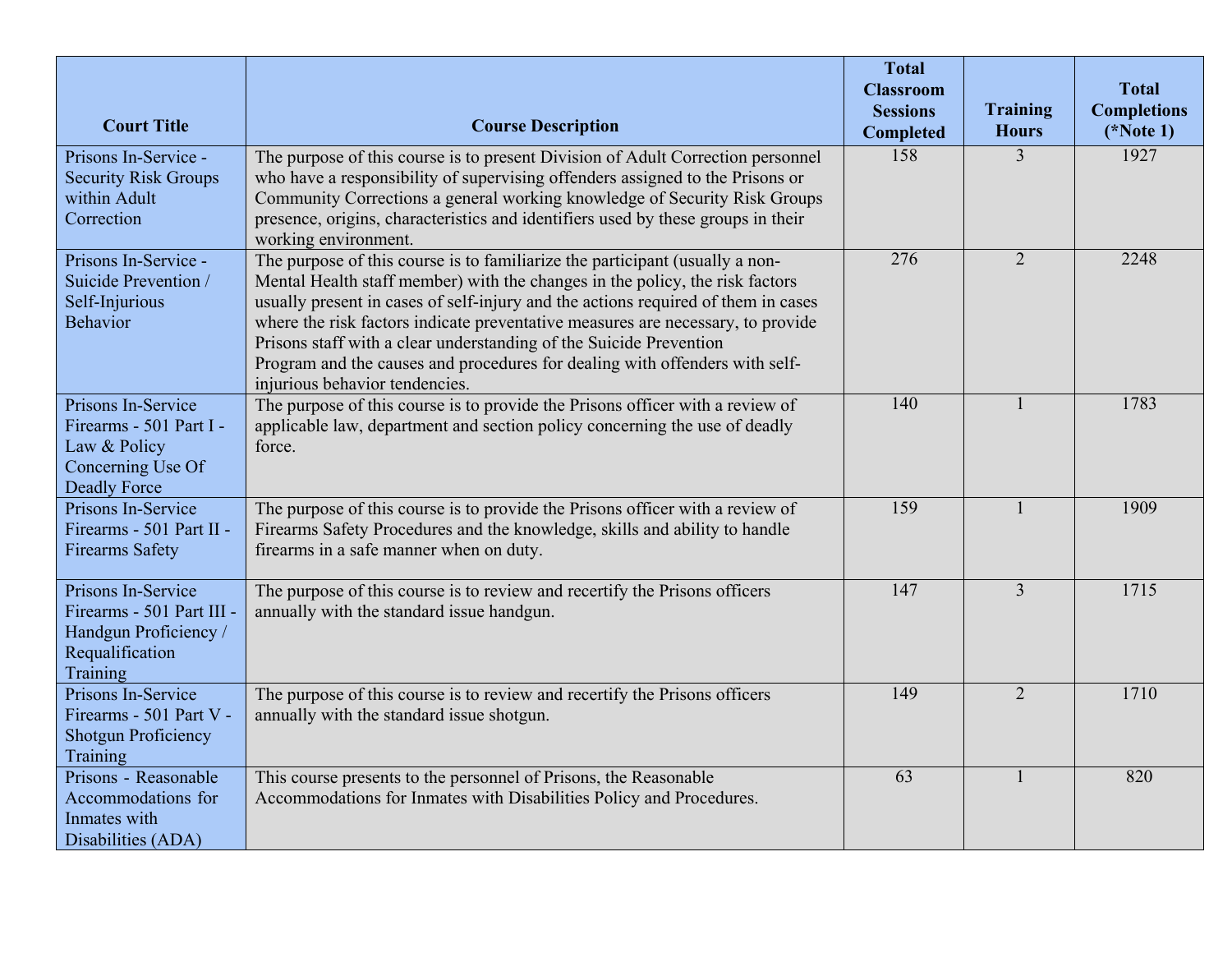|                                                                           |                                                                                                                                                                                                                                                                                                                                                                                                                                                                                                                                                                                                                              | <b>Total</b><br><b>Classroom</b><br><b>Sessions</b> | <b>Training</b> | <b>Total</b><br><b>Completions</b> |
|---------------------------------------------------------------------------|------------------------------------------------------------------------------------------------------------------------------------------------------------------------------------------------------------------------------------------------------------------------------------------------------------------------------------------------------------------------------------------------------------------------------------------------------------------------------------------------------------------------------------------------------------------------------------------------------------------------------|-----------------------------------------------------|-----------------|------------------------------------|
| <b>Course Title</b>                                                       | <b>Course Description</b>                                                                                                                                                                                                                                                                                                                                                                                                                                                                                                                                                                                                    | <b>Completed</b>                                    | <b>Hours</b>    | $(*Note 1)$                        |
| PREA - Sexual<br>Abuse<br>and<br>Sexual<br>Harassment<br>101              | The purpose of this course is to provide the NCDPS - DACJJ employees with an<br>understanding of their role in preventing and responding to sexual abuse and<br>harassment. This training will provide the NCDPS staff with a clear understanding of<br>North Carolina General Statute 14.27.7, the Prison Rape Elimination Act and the<br>NCDPS policies relating to offender / juvenile and staff sexual abuse and harassment.                                                                                                                                                                                             | 165                                                 |                 | 546                                |
| <b>OSDT</b><br>Situational<br>Awareness                                   | This course provides correctional staff with the knowledge and skills that will assist<br>them in improving job performance as it relates to officer safety by increasing<br>situational awareness during the course of their daily duties.                                                                                                                                                                                                                                                                                                                                                                                  | 148                                                 | $\overline{4}$  | 1722                               |
| OSDT - First<br><b>Steps</b><br>to<br>Supervision<br>Leadership<br>Course | The purpose of this course is to provide first line supervisory training to selected<br>supervisory staff. "First Steps" is a 40-hour NCDPS - DACJJ training program for<br>first-line supervisors, focusing on the transition from staff member to supervisor and<br>developing the skills necessary to become a successful manager. The blocks of<br>instruction are designed to assist supervisors in building the foundation that allows<br>you to become a confident and effective supervisor.                                                                                                                          | $\overline{3}$                                      | 40              | 66                                 |
| OSDT - Peak<br>Performance                                                | The purpose of this course to provide mid-level management training to<br>selected supervisory staff. "Peak Performance" is a 40-hour Department of<br>Public Safety training program designed to provide supervisors with a solid<br>foundation for achieving proficiency in dealing with people. Peak Performance<br>is an adult learning course requiring workgroup dynamics, participant<br>interaction and individualized reading/writing assignments. Classroom<br>involvement is instructor dedicated to open discussion and forums focusing on<br>instructors and participant's knowledge, experience and expertise. | $\theta$                                            | 40              | $\Omega$                           |
|                                                                           | Total (from $A-1$ to $A-4$ )                                                                                                                                                                                                                                                                                                                                                                                                                                                                                                                                                                                                 |                                                     |                 | 32,078                             |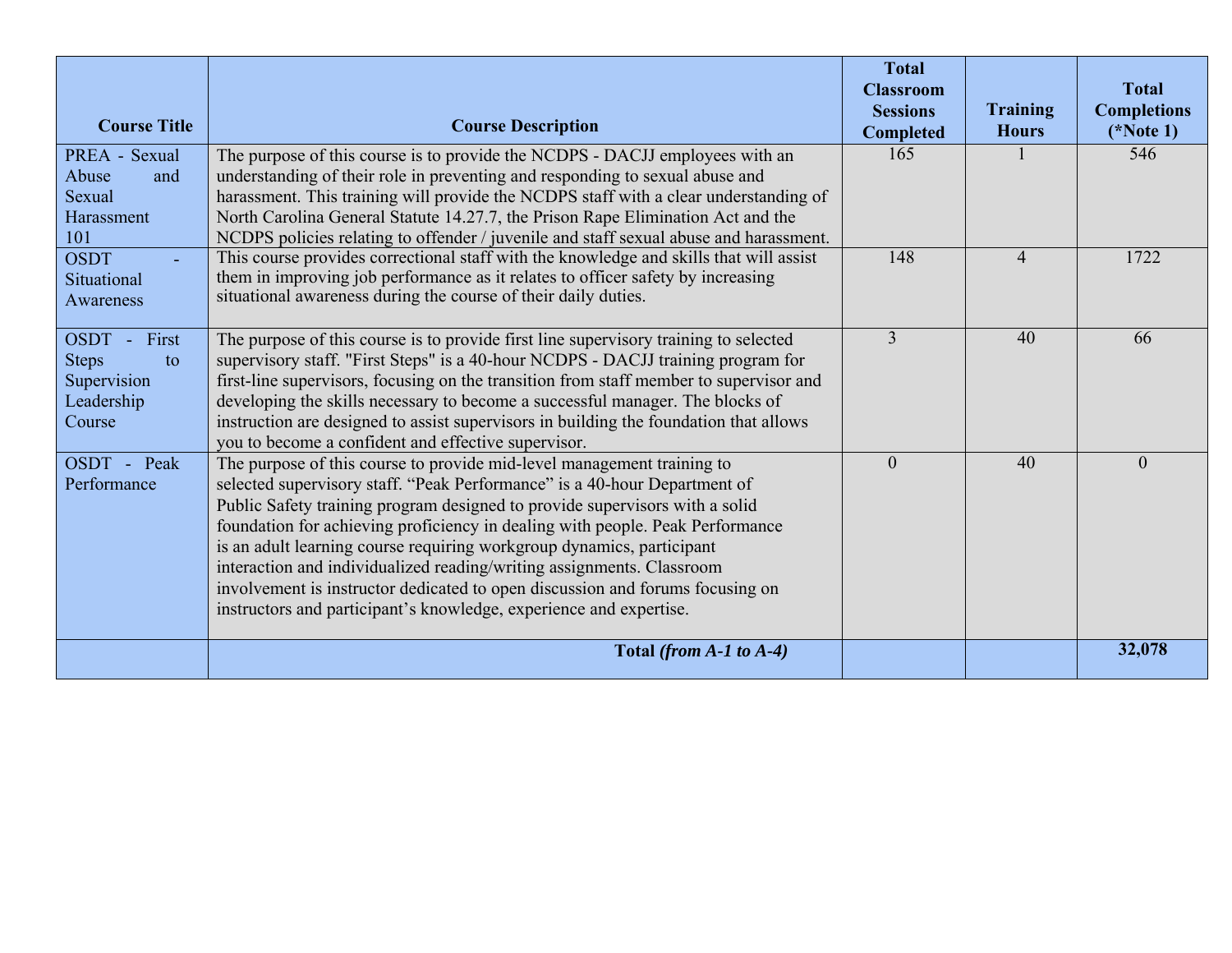# **Courses Managed by Human Resources (Courses are open to all Department of Public Safety employees, except where noted otherwise)**

| <b>Course Title</b>                                               | <b>Course Description</b>                                                                                                                                                                                                                                                                                                                                                                                                                                                                                                                                                                                                                                                                                                                                                                                                | <b>Total</b><br><b>Classroom</b><br><b>Sessions</b><br><b>Completed</b> | <b>Training</b><br><b>Hours</b> | <b>Total</b><br><b>Completions</b><br>$(*Note 1)$ |
|-------------------------------------------------------------------|--------------------------------------------------------------------------------------------------------------------------------------------------------------------------------------------------------------------------------------------------------------------------------------------------------------------------------------------------------------------------------------------------------------------------------------------------------------------------------------------------------------------------------------------------------------------------------------------------------------------------------------------------------------------------------------------------------------------------------------------------------------------------------------------------------------------------|-------------------------------------------------------------------------|---------------------------------|---------------------------------------------------|
| <b>DPS-HR</b> Introduction to<br>Disciplinary Actions &<br>Policy | This training is to assist staff with understanding the progressive disciplinary<br>process for dealing with employees when job-related performance and/or<br>behavior does not meet expectations and communicated performance<br>standards. Course Objectives: develop and enhance the knowledge and skill<br>level of participants in the disciplinary process, demonstrate an<br>understanding of the sequence and procedures necessary to complete a<br>disciplinary action, understand the grievance process and participate in class<br>activities which will assist participants in administering discipline.                                                                                                                                                                                                     | $\overline{4}$                                                          | 8                               | 28                                                |
| Coaching for<br>Leaders: Creating an<br><b>Engaged Workforce</b>  | The results of coaching benefit organizations because they improve the<br>speed of decision-making, free up management time for higher-level<br>activities, and increase job satisfaction among team members. Leaders need<br>to develop coaching qualities, skills and competencies that include core<br>elements. This course will help develop skills and competencies needed to<br>successfully coach staff to create an engaged workforce. Course Objectives:<br>learn how a performance management culture can drive both employee and<br>organizational success, understand the nature of coaching, know the<br>difference between coaching and other forms of engagement, use effective<br>techniques to maximize your employees'/team's performance and use skill<br>practice to reinforce coaching techniques. |                                                                         | $\overline{4}$                  | $\overline{7}$                                    |
| Employment<br>Interviewing                                        | This course is to provide the NCDPS employees designated to participate in<br>employment interviews with appropriate laws and federal acts regarding the<br>hiring process, legal interviews and skills needed to make the interview<br>effective. Course Objectives: identify the key landmarks that are the basis of<br>applicant rights, define structured interview, develop interview questions<br>and benchmarks, use the interview guidelines DPS-Internal Policies &<br>Procedures to conduct an interview and document interview results using<br>DPS forms required during the interview process.                                                                                                                                                                                                              | $\overline{7}$                                                          | $\overline{4}$                  | 92                                                |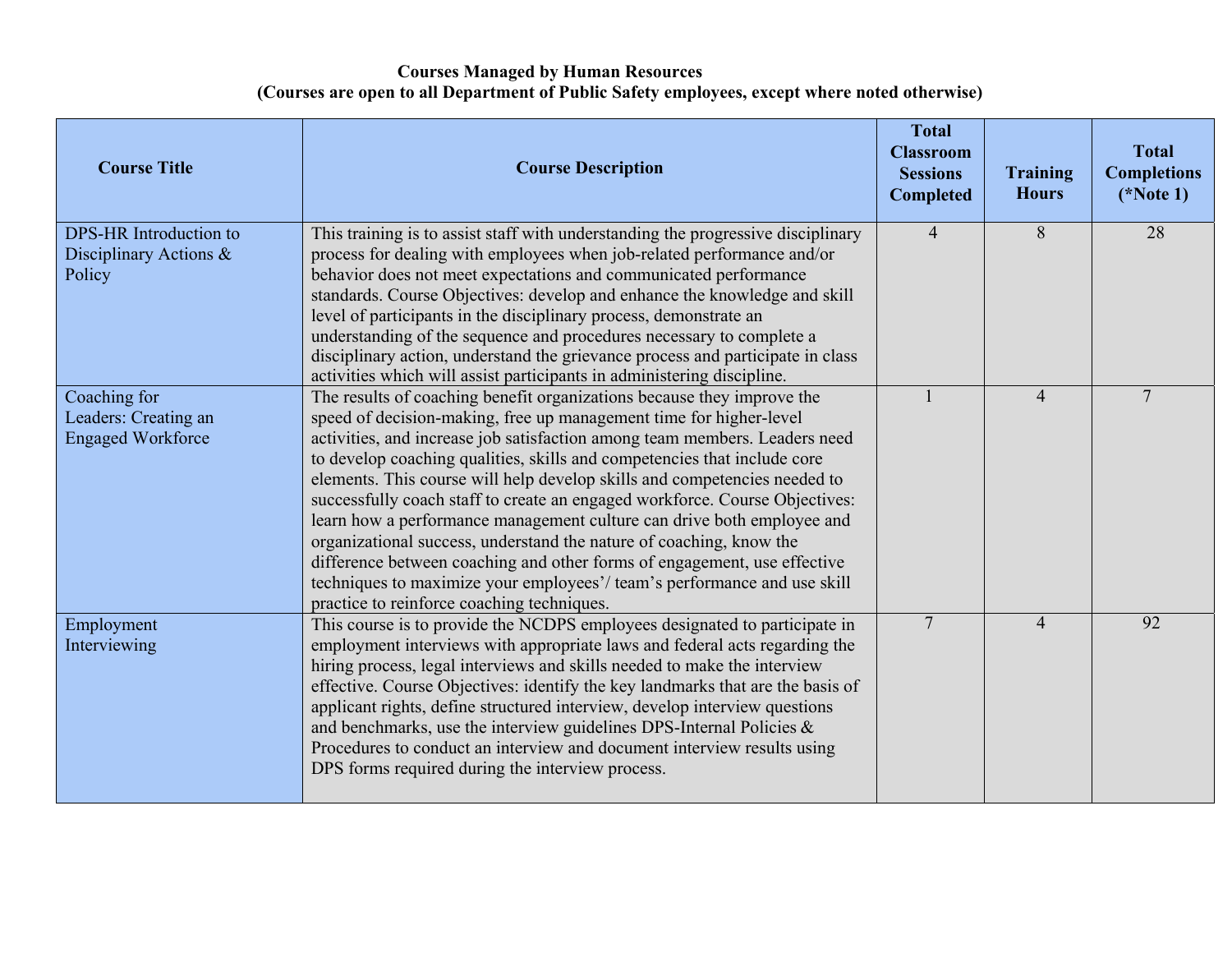| LAAL-S: Leading<br>Teams for<br>Supervisors<br>(NCDPS)                  | This is a basic course for those individuals who currently have formal<br>supervisory for frontline employees. Objectives include: Identifying the<br>characteristics of high performing teams, explaining five dysfunctions of low<br>performing teams; describing the four stages of team development;<br>communicating techniques that promote constructive discussion of diverse<br>perspectives; describing how change agents create continuous learning<br>environments to inspire excellence.                                                                                                                                                                                                                                                                                                                  |                | $\overline{8}$ | $\overline{11}$ |
|-------------------------------------------------------------------------|-----------------------------------------------------------------------------------------------------------------------------------------------------------------------------------------------------------------------------------------------------------------------------------------------------------------------------------------------------------------------------------------------------------------------------------------------------------------------------------------------------------------------------------------------------------------------------------------------------------------------------------------------------------------------------------------------------------------------------------------------------------------------------------------------------------------------|----------------|----------------|-----------------|
| LAAL-S:<br><b>Managing People</b><br>(NDCPS)                            | This is a basic course for those individuals who currently have formal<br>supervisory responsibility for frontline employees. Objectives include:<br>Explaining the principles $\&$ strategies of managing people and applying the<br>skills to achieve a better work environment with increased cooperation $\&$<br>productivity; learning and understanding how your personality type speaks,<br>gives and receives feedback; gaining a better understanding of employees'<br>responses, conflicts and motivations based on their personality type; learning<br>and implementing a simple 5-step process to conflict resolution.                                                                                                                                                                                    |                | 8              | $\overline{2}$  |
| LAAL-S:<br>Supervisory<br>Foundations<br>(NCDPS)                        | This is the initial leadership training course for those individuals who<br>currently have formal supervisory responsibility for frontline employees.<br>Lead workers and those who have more informal leadership roles should<br>attend LAAL courses for individual contributors. Course Objectives:<br>describe the scope and responsibilities of a frontline supervisor, identify<br>supervisory competencies and success factors, demonstrate the three steps to<br>ethical decision making, set and maintain standards of accountability for your<br>team, define your customer network and customer satisfaction metrics,<br>describe how effective supervisors lead change and use a structured two-way<br>discussion model to ensure communications are clear, efficient, results-<br>focused and respectful. | $\overline{2}$ | 16             | 16              |
| <b>NCVIP New</b><br>Supervisor<br>Performance<br>Management<br>Training | This course is mandatory for supervisors / managers and will provide an<br>overview of the Performance Management / NCVIP. Detailed information<br>will be given to allow managers to effectively manage and conduct<br>performance evaluations. Course Objectives: cover the three Performance<br>Management stages - WP, Interim, & APE; cover how supervisors<br>/managers should effectively communicate with staff by using discussion<br>tools provided in the training. Ensure employees have a clear understanding<br>of their performance expectation $\&$ core values and the importance of                                                                                                                                                                                                                 | 8              | 8              | 102             |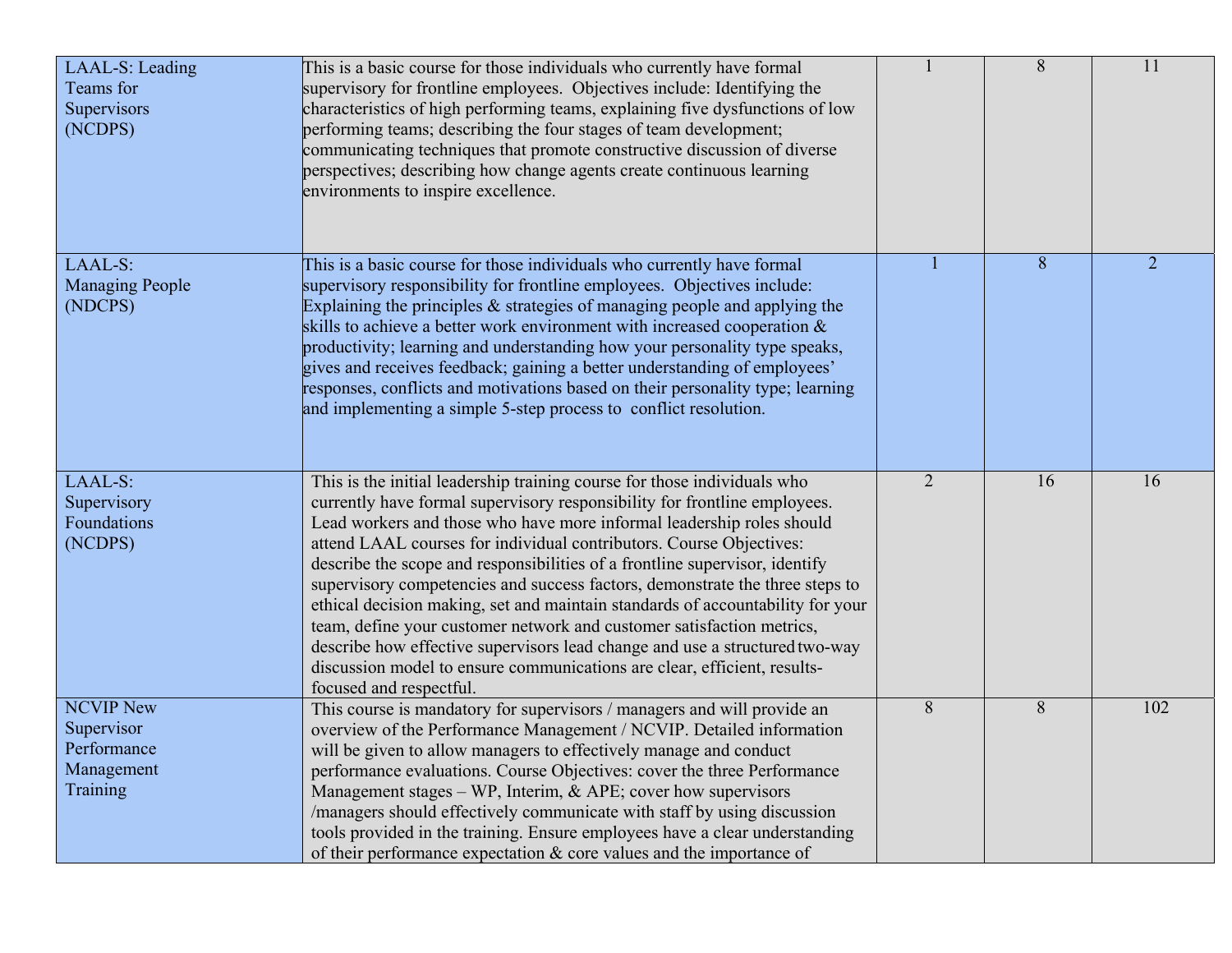|                                                                             | documentation and feedback and ensure employees have a clear<br>understanding of how their performance expectations $\&$ core values<br>contribute to the agency goals /mission.                                                                                                                                                                                                                                                                                                                                                                                                                                                                                                                                                                                                                                                                                                                                                                                                                                                                                                                                                                                                                                                                                                                                                                                                                                                                                                                                                                                                                                                                                                                        |                |   |    |
|-----------------------------------------------------------------------------|---------------------------------------------------------------------------------------------------------------------------------------------------------------------------------------------------------------------------------------------------------------------------------------------------------------------------------------------------------------------------------------------------------------------------------------------------------------------------------------------------------------------------------------------------------------------------------------------------------------------------------------------------------------------------------------------------------------------------------------------------------------------------------------------------------------------------------------------------------------------------------------------------------------------------------------------------------------------------------------------------------------------------------------------------------------------------------------------------------------------------------------------------------------------------------------------------------------------------------------------------------------------------------------------------------------------------------------------------------------------------------------------------------------------------------------------------------------------------------------------------------------------------------------------------------------------------------------------------------------------------------------------------------------------------------------------------------|----------------|---|----|
| Timesheet Training for<br>Supervisors                                       | The purpose of this training is to provide the knowledge and resources<br>needed for supervisors to accurately document the attendance and absence<br>of employees ensuring that all compensation and leave benefits are<br>correctly administered. Course Objectives: familiarize staff with the basic<br>steps of the time administration Process, identify the policy and laws<br>governing attendance, absence and overtime compensation, define the<br>methods used to document attendance and absence, identify procedures to<br>document attendance ensuring proper credit for premium hours is applied<br>and understand leave functions and the procedures to document absences<br>properly.                                                                                                                                                                                                                                                                                                                                                                                                                                                                                                                                                                                                                                                                                                                                                                                                                                                                                                                                                                                                   | $\overline{3}$ | 8 | 26 |
| <b>DPS</b> Equal Employment<br><b>Opportunity Diversity</b><br>Fundamentals | This course, as mandated by G.S. 126.16.1, is required for all state<br>government employees who were hired, promoted or appointed to the<br>position of supervisor or manager on or after July 1, 1991. Managers and<br>supervisors hired, promoted or appointed prior to July 1, 1991 are strongly<br>encouraged to attend the Institute. This course is designed with the latest<br>information needed to help managers and supervisors understand federal<br>and state equal employment opportunity/affirmative action laws in the<br>context of daily work situations. The course is offered in a blended format,<br>3.5 hours of online training which includes a final assessment and one full<br>day of instructor-led classroom training. Course Objectives: upon<br>completion of this training, participants should be able to explain equal<br>employment opportunity, affirmative action, protected classes and other<br>concepts and principles related to EEO, understand standards courts and<br>investigators use to determine if and when illegal discrimination has<br>occurred in the workplace, describe federal and state laws related to EEO<br>and the scope and responsibilities of supervisors / managers for<br>enforcement of these laws, engage in legally defensible hiring practices,<br>recognize, prevent and correct unlawful workplace harassment, understand<br>employees', supervisor's and manager's rights and responsibilities with<br>regards to upholding EEO policies and practices; create / maintain an<br>inclusive and productive environment where all employees feel valued and<br>respected and identify best practices for working in a diverse work | $\overline{4}$ | 8 | 59 |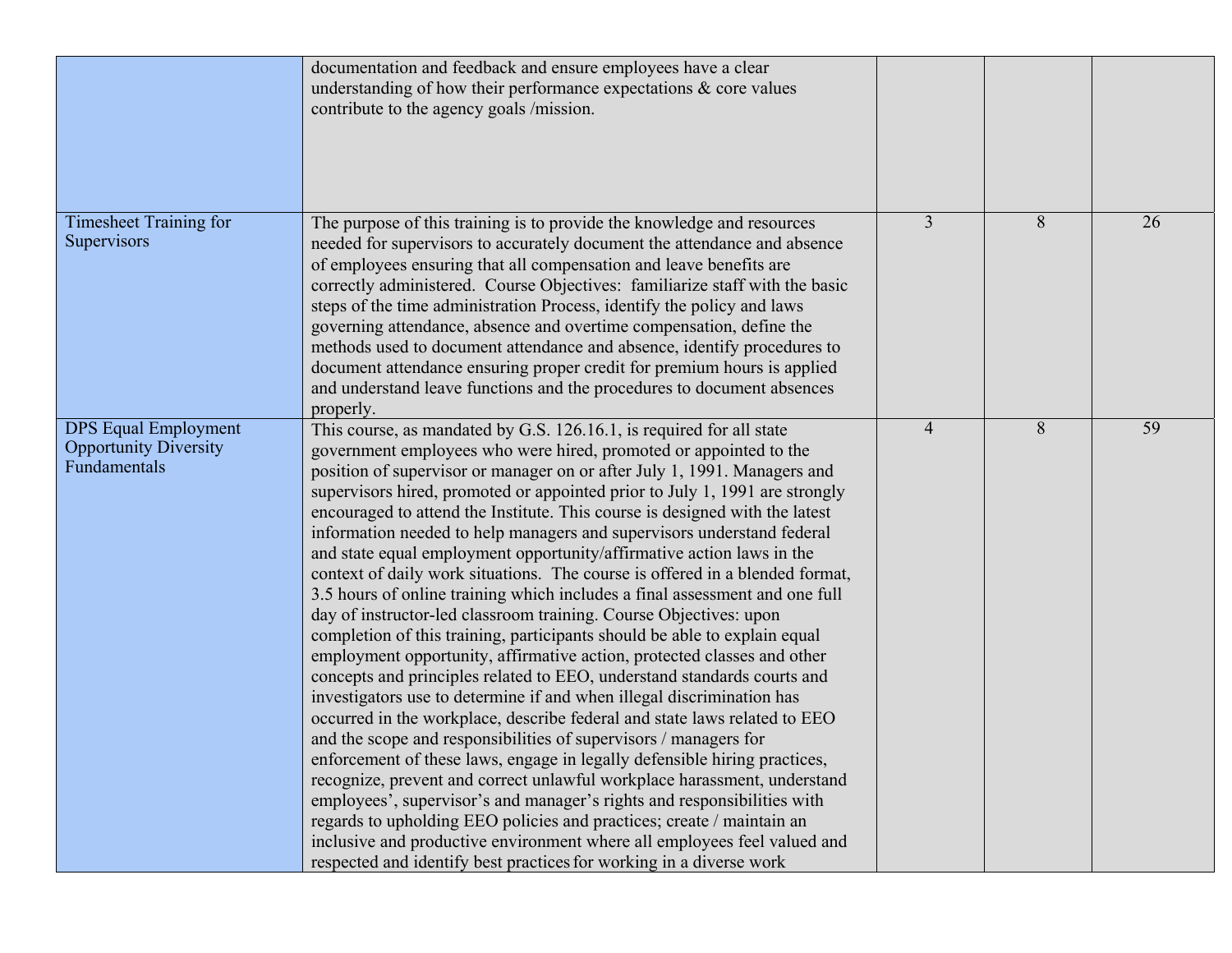|                                                             | environment.                                                                                                                                                                                                                                                                                                                                                                                                                                                                                                                                                                                                                                                                                                                                                                                                                                                                                                                                                                                                             |                |    |    |
|-------------------------------------------------------------|--------------------------------------------------------------------------------------------------------------------------------------------------------------------------------------------------------------------------------------------------------------------------------------------------------------------------------------------------------------------------------------------------------------------------------------------------------------------------------------------------------------------------------------------------------------------------------------------------------------------------------------------------------------------------------------------------------------------------------------------------------------------------------------------------------------------------------------------------------------------------------------------------------------------------------------------------------------------------------------------------------------------------|----------------|----|----|
| <b>COFT</b> – Correctional Officer<br><b>Field Training</b> | The FTO (Field Training Officer) program provides a process to motivate,<br>guide, and support new correctional officers by providing individual<br>professional development. This is done by pairing the new C.O. with an FTO<br>for 120 hours (three-week period). By completing the 24-hour FTO<br>instruction, the learner will be able to serve as a trainer, advisor, guide, and<br>role model to new C.O.'s. Objectives include: defining the Role of an FTO;<br>providing tools for developing integrity & making ethical decisions;<br>identifying techniques to use for cultivating initiative and building<br>enthusiasm; defining leadership; learning qualities of an effective leader; and<br>assessing personal leadership skills; identifying elements of effective<br>communication; and providing tools to aid with effective communication;<br>identifying the benefits of a Diverse Workforce; presenting methods &<br>techniques that FTO's use to instruct new C.O.'s to perform job related task. | $\overline{4}$ | 24 | 69 |
| <b>DPS-HR VSL (Voluntary</b><br>Shared Leave)               | The target audience for this training is staff with the responsibility of<br>processing voluntary shared leave applications or receiving donation forms at<br>the Unit/Facility level. Objectives include identifying the policy, purpose,<br>eligibility for participation, recipient $\&$ donor guidelines, and common terms<br>utilized with VSL; showing participants how to utilize the NCDPS website to<br>obtain VSL documents, complete VSL forms, and enter VSL into the Integrated<br>HR Payroll System. Reviewing the VSL audit standards and the expiration<br>process.                                                                                                                                                                                                                                                                                                                                                                                                                                      | $\overline{3}$ | 8  | 55 |